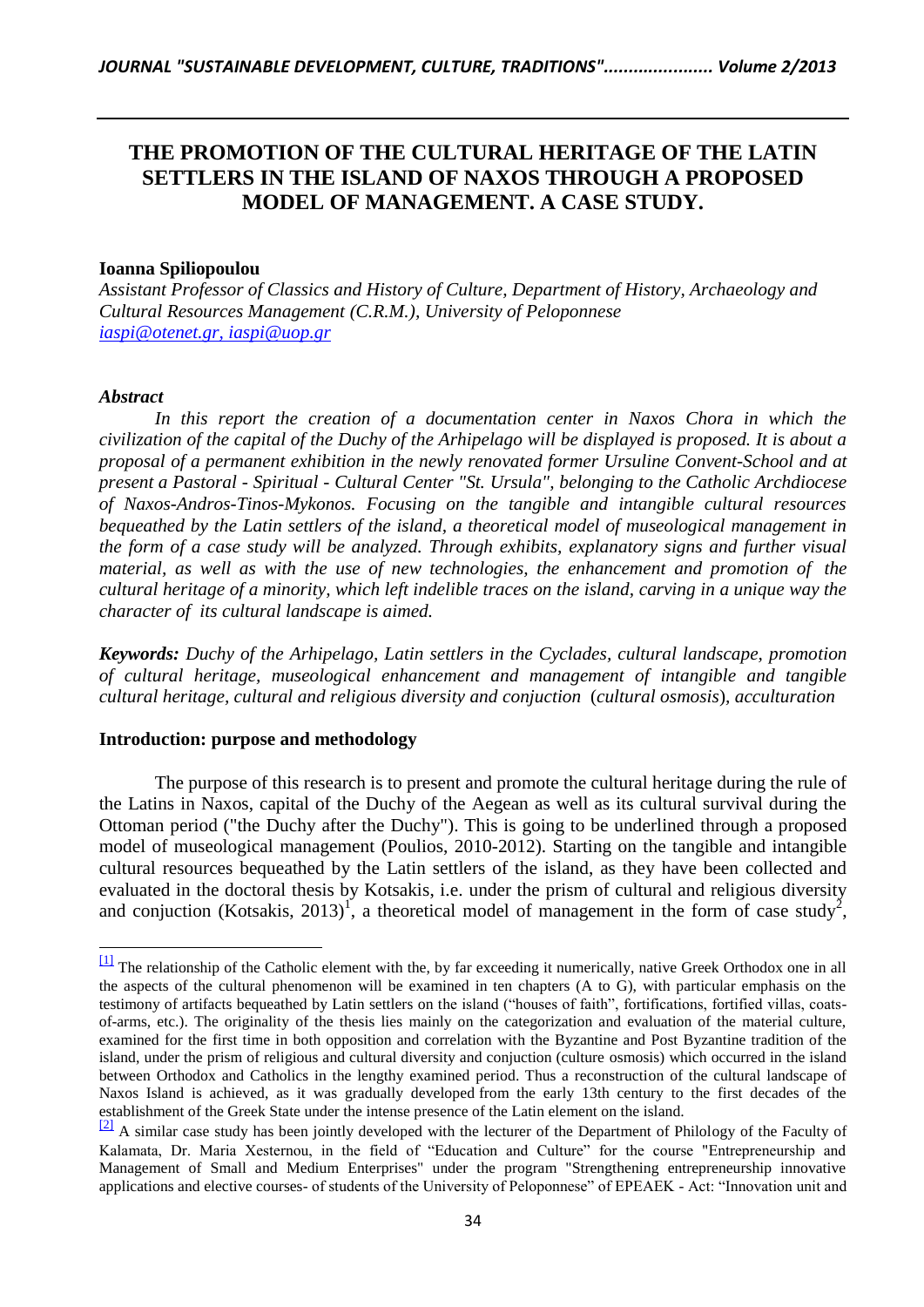will be analyzed, which resulted with the consent of His Eminence Archbishop of Naxos-Tinos, Nicholaos Prindesis, and Rvd Emmanuel Remoundos, Catholic parson of Naxos, whom we sincerely thank. Thus we shall prove that the research being carried out at University Departments of theoretical studies can be interconnected at least partially through practical applications with the local community (Lambrinoudakis, 2008 & Papaioannou, 2009) and be disseminated as a result in the society (Papaioannou, 2010a). At this point specific emphasis should be given on the program MONUMENTA "Local Communities & Monuments", which has recently closed seven years of action in Naxos (2007-2013), contributing in various ways to raising the awareness among the local community of the island in relation to its monuments (http: //tkm.monumenta.org)<sup>3</sup>.

However before we move on to the presentation of the proposed management model, a brief historical overview of the history of the island and its cultural heritage shall be presented<sup>4</sup>.

#### **Historical review**

l

Naxos (figure 1) is an island rich in history. The surviving material remains are significant monuments of local cultural heritage, but also cultural heritage of the wider Greek and Mediterranean area (Sergis, Psaras, eds, 2006 & Kotsakis, 2013, chapter A "Historical review from antiquity to the establishment of the Greek State"). Until now there has been remarkable research mainly relating to ancient times (Lambrinoudakis, 2006) and the Byzantine past of the island (Mastoropoulos, 2006), but the period of Latin rule (1207-1566), that will be analyzed, marked by the founding of the Duchy of Aegean headquartered in Naxos (Slot, 2012), and its survival during the Ottoman era that followed ("the Duchy after Duchy"), has been studied to a more limited extent (e.g. Remoundos, 2005 & Nafpliotis-Sarantinos, 2006 & Moshonas, Stylianoudi, 2009). Throughout the duration of the Latin rule, led by the Duke, Latin settlers of Naxos Island managed to have the island under their control. They divided it into feuds, commanding it in accordance to the "*Osanza de Loco*", meaning the "local customs"<sup>5</sup> . Nevertheless, after the Ottoman conquest and despite the submission of Naxos island to the new rulers (Slot, 1982), the habitants of western origin, descendants of the Crusaders of the Fourth Crusade, will preserve a significant share of social and economic power of the past centuries, benefiting vast areas of the land and making it somehow "state within a state", as evidenced by the existence of numerous fortified villas which were constructed during that period in the island. In addition, new families of western origin from other Aegean islands shall inhabit in Naxos, while from the 17th century Catholic missionary<sup>6</sup> orders will settle there, under the patronage of France, acting under the spirit of the Counter-Reformation (Rvd Remoundos, 2006 & Kotsakis, 2007 & Kotsakis, 2013, chapter B "The Church of Naxos during the period of Latin and Ottoman rule").

Entrepreneurship at the University of Peloponnese", Operational Program "Education and Lifelong Learning" (E.P.E.D.V.M.) under the ESPA (2007-2013), funded by the European Union (European Social Fund) and national resources (Spiliopoulou - Xesternou, forthcoming).

 $\frac{3}{3}$  Organization of five conferences open for public discussion on monuments, organizing events for the registration and preservation of oral testimonies for the archaeological research, editions-publications, educational activities, interventions for the protection of the monuments, research, weblog and website of the program.

[<sup>\[4\]</sup>](http://www.microsofttranslator.com/bv.aspx?from=el&to=en&a=http%3A%2F%2F131.253.14.98%2Fbvsandbox.aspx%3F%26dl%3Del%26from%3Del%26to%3Den%23_ftnref3)This review is based on the main results of the above doctoral thesis, which I supervised. The hole text of the research's findings, which Mr. Kotsakis announced during his *viva* at the Department of History, Archaeology and C.R.M., University of Peloponnese (Kalamata, 06/26/2013) we tabled in the Institute of Syros to be included on the CD that was given to the students of the 3rd Inter-University Seminar on Sustainable Development, Culture and Tradition (Ano Syros - Historical Monastery Jesuit Fathers, 2. 9 - 7.9.2013).

[<sup>\[5\]</sup>](http://www.microsofttranslator.com/bv.aspx?from=el&to=en&a=http%3A%2F%2F131.253.14.98%2Fbvsandbox.aspx%3F%26dl%3Del%26from%3Del%26to%3Den%23_ftnref4) It is about the local version of *Assizes of Romania*, the feudal code of french origin, as their application in the island formed an item of reconciliation with the previously existing local legal provisions.

[<sup>\[6\]</sup>](http://www.microsofttranslator.com/bv.aspx?from=el&to=en&a=http%3A%2F%2F131.253.14.98%2Fbvsandbox.aspx%3F%26dl%3Del%26from%3Del%26to%3Den%23_ftnref5) Jesuits, Franciscan Minorits, Franciscans, Capuchins, Dominicans, both monks and nuns, Ursulines, Lazarists etc.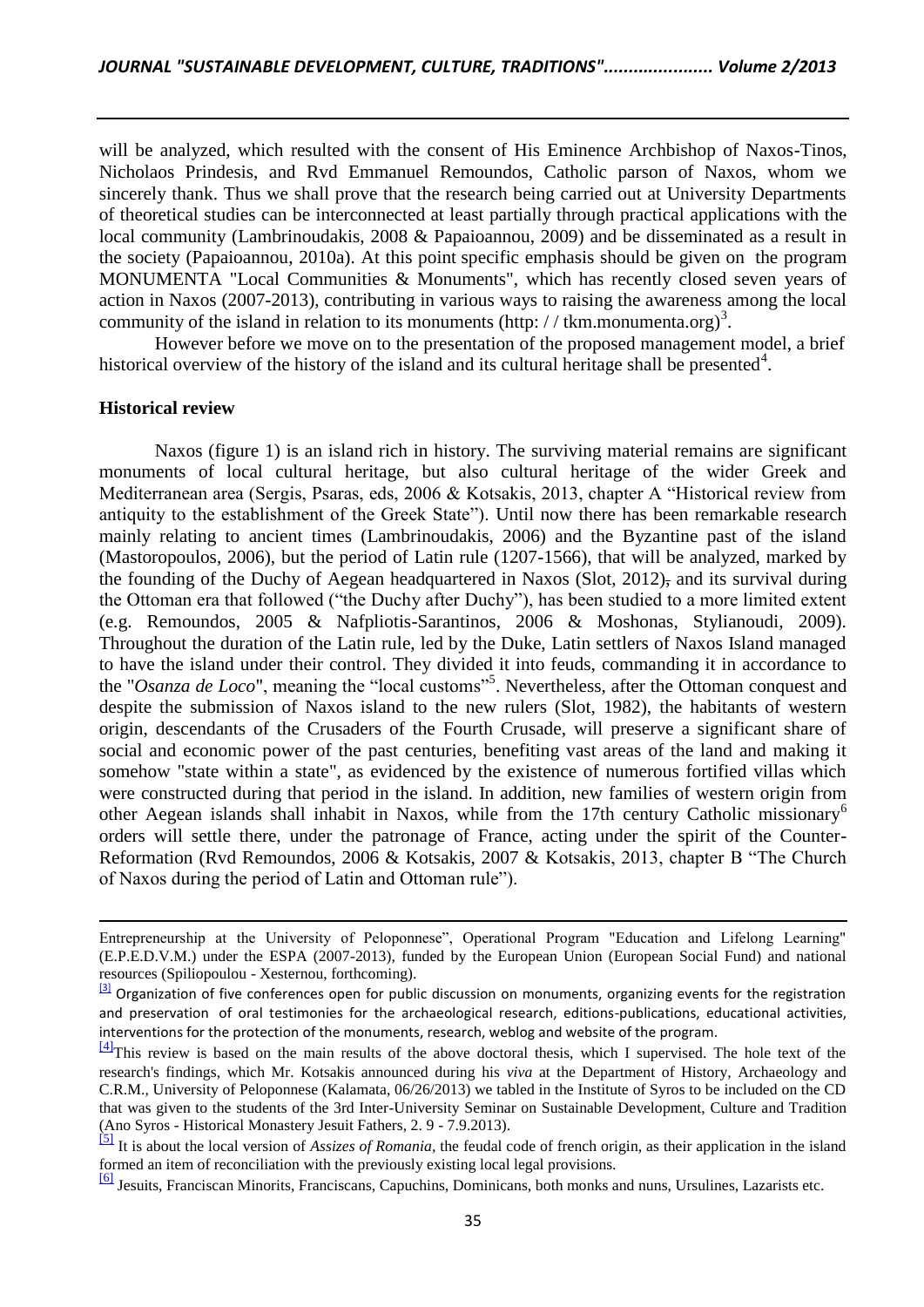



The Catholic minority in Naxos during the Ottoman period, however relatively small, shall have a disproportionately powerful position within the society of Naxos, since its members besides being both landowners and diplomats of western major powerful states who kept diplomatic delegations in the island, shall enjoy support and a variety of protective measures for their community. In fact it was a western originated and of Catholic doctrine local leading class, members of which lived in groups mainly inside the medieval Castle of Chora, maintaining unbreakable bonds with the West and forming an integral part of it. In contrast, the local Greek Orthodox were those who experienced the consequences of the Venetian conquest of the early 13th century, who were included substantially in the class of serfdoms of the Latin local rulers, with the exception of some powerful families, where the phenomenon of participation in the political life of the Duchy was observed, but also at a later stage of some other families of notables, who were in frequent controversy and competition with the more numerous Latin landowners. The Catholics of the island were gradually and inevitably led to their partial cultural assimilation from the Greek Orthodox community and to their demographic decline. This Catholic community constitutes however a distinct population group, residue of the Latin rule on the island, which up to now has preserved its "hybrid" cultural identity that can be attributed to close contact and unbreakable relationship with the western world.

#### **The cultural legacy of the Latin settlers of Naxos**

 $\overline{\phantom{a}}$ 

The Venetian and the western heritage in general left indelible footprints in all the aspects of the cultural phenomenon of Late and Post Medieval period in Naxos, a fact to which the island partially owes its peculiarity. A brief presentation of the main tangible and intangible cultural resources shall follow, inherited by the Latin settlers on the island.

In Naxos a large number of churches and monasteries belonging to the Catholic doctrine exists (Spiliopoulou, Kotsakis, 2011 & Kotsakis, 2013, chapter C "Houses of faith and monuments of the Roman Catholic Church in Naxos"). The Catholic Cathedral, a building of the 13th century (Rvd Remoundos, Karystinaios, 2002), and the most important of the churches and the monasteries are located within the walls of the Castle of Chora<sup>7</sup>, while many are located outside the walls in

<sup>&</sup>lt;sup>[\[7\]](http://www.microsofttranslator.com/bv.aspx?from=el&to=en&a=http%3A%2F%2F131.253.14.98%2Fbvsandbox.aspx%3F%26dl%3Del%26from%3Del%26to%3Den%23_ftnref6)</sup> Ducal Chapel or Capella Casazza (13th/14th c.), Saint Anthony of Padua, the Catholic monastery of the Capuchins (17th c.), Our Lady of Loreto Chapel of Sforza-Castri, Chapel of the Ursulines Convent (Mater Dolorosa).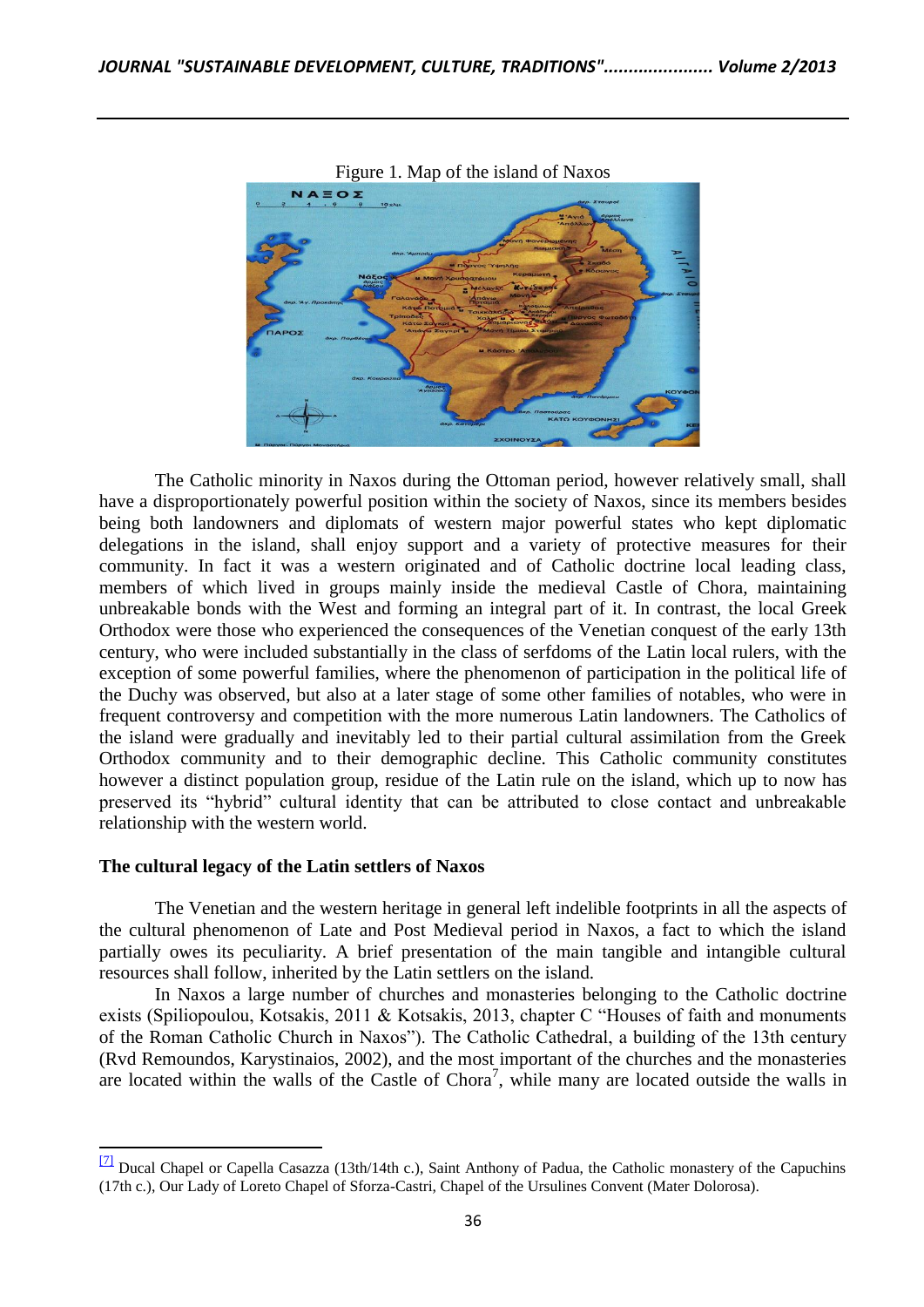other neighborhoods of the city<sup>8</sup>. The churches of dual worship comprise a special category of sacred buildings, places of collocation of the two faiths and coexistence of the two religious communities<sup>9</sup>. These are normally two-aisled churches with a single internal worship space in which the one aisle was Orthodox and the other Roman Catholic. The period of construction of the sanctuaries of this kind lasted from the period of the Duchy of the Aegean (1207-1566) until the mid-18th century. Besides the churches of dual worship in Naxos "twin" structures exist, with distinct yet attached churches of both denominations<sup>10</sup>. Finally numerous Catholic chapels existed in the past in the island's countryside<sup>11</sup>, mainly near fortified mansions. Many of those Catholic churches converted into Orthodox ones after the foundation of the Greek State, associated with the loss of most of the power of Latin landowners on the island<sup>12</sup>. Previously, however, the opposite phenomenon had been observed, when some Orthodox churches were granted *de facto* to the Catholic denomination<sup>13</sup>. Also in the Castle of Chora and in the mainland of Naxos are some buildings of the Roman Catholic Church and their orders, which were not houses of faith, but local housing of its clergy and monks $^{14}$ .

Latin rulers rendered their traces indelible on both the island and the field of fortified buildings (Kotsakis, 2013, chapter F "The fortifications and fortified complexes in the Latin Naxos"). Sanudi, wanting to consolidate their domination on the island and to provide protection from external and internal dangers, proceeded to the construction of fortifications both in Chora (Lower Castle or 'Castle of Chora': Kefalliniadis, 2000 & Vavatsioulas, 2009) and the mainland of Naxos as well (Upper Castle in central Naxos). However, Latin fortified structures are identified also in the countryside of Naxos (14th -19th). These are privately owned buildings (Kefalliniadis, 1980), which were generally fortified as farm houses (tower houses) or villas<sup>15</sup> and used to perform

 $\overline{a}$ 

[<sup>\[8\]</sup>](http://www.microsofttranslator.com/bv.aspx?from=el&to=en&a=http%3A%2F%2F131.253.14.98%2Fbvsandbox.aspx%3F%26dl%3Del%26from%3Del%26to%3Den%23_ftnref7) Our Lady of the Snows (15th c.), Our Lady of Carmel, Our Lady of the Cat, Saint Catherine, Saint Nicholas, Saint Anthony the Abbot of the Knights of Saint John (15th c.), Saint Sebastian (early 16th c.), St. Mark (16th c.), Saint Barthelemy (early 16th c.),

<sup>&</sup>lt;sup>[\[9\]](http://www.microsofttranslator.com/bv.aspx?from=el&to=en&a=http%3A%2F%2F131.253.14.98%2Fbvsandbox.aspx%3F%26dl%3Del%26from%3Del%26to%3Den%23_ftnref8)</sup> Holy Spirit or Saint Artemius Agidion, Saint John in the Tower of Belogna, "Kings" church in Upper Castle, St. John the Baptist in Upper Castle, Agios Nikolaos - Agios Dimitrios in Monoitsia, Virgin Mary Kanakariotissa in Sagri, Chapel of St. Francis in Sagri (within the Orthodox church).

[<sup>\[10</sup>](http://www.microsofttranslator.com/bv.aspx?from=el&to=en&a=http%3A%2F%2F131.253.14.98%2Fbvsandbox.aspx%3F%26dl%3Del%26from%3Del%26to%3Den%23_ftnref9)] Saint Anthony - Panagia in Kambones, Saint Sebastian - Saint Theodosia-Taxiarchis in Chora.

[<sup>\[11\]</sup>](http://www.microsofttranslator.com/bv.aspx?from=el&to=en&a=http%3A%2F%2F131.253.14.98%2Fbvsandbox.aspx%3F%26dl%3Del%26from%3Del%26to%3Den%23_ftnref10) Saint James, Saint Magdalene and St. John the Baptist - Saint Francis near Chora, Agios Stefanos and Monastery of Franciscans in Agidia (S.S. Annunziata), Agioi Saranda and Entry of Virgin Mary - Saint Sebastian in Agidia, Vathykoiliotissa Mary, Birth of the Virgin in Kato Villages, Birth of the Virgin in Sagri, Birth of the Virgin in Kato Potamia, Agia Paraskevi and Agios Antonios in Potamia, Virgin Theoskepasti in Potamia, Agios Mamas, Assumption of Mary, Agios Antonios in the Kambones, Agios Ioannis in Kalamitsia, Saint John the Baptist of Paratrehos, the Transfiguration of Christ, St Anargyroi, St. Dorea (*Corpus Domini*), Saint Nicholas of Tolentino, Saint Pantaleon and St. Blasius of Chalki, St. Ignatius of Kaloxilos, St. Francis Monoitsion, "Frankish" church in Upper Castle, Agios Nikolaos of Filoti, Agios Antonios Apeiranthou, Church of the Ascension of the Virgin in Apollo, Agios Petros.

<sup>&</sup>lt;sup>[[12\]](http://www.microsofttranslator.com/bv.aspx?from=el&to=en&a=http%3A%2F%2F131.253.14.98%2Fbvsandbox.aspx%3F%26dl%3Del%26from%3Del%26to%3Den%23_ftnref11)</sup> Saint Artemius, Agia Paraskevi of Potamia, Virgin Kanakariotissa, Agios Nikolaos - Agios Dimitrios in Monoitsia, St.Nikolaos in Filoti , Agios Antonios Apeiranthou, Lady Theoskepasti of Kato Potamia, St. Doria (*Corpus Domini*).

<sup>&</sup>lt;sup>[[13\]](http://www.microsofttranslator.com/bv.aspx?from=el&to=en&a=http%3A%2F%2F131.253.14.98%2Fbvsandbox.aspx%3F%26dl%3Del%26from%3Del%26to%3Den%23_ftnref12)</sup> Fotodotis Monastery, Monastery of Agia, Monastery of Agios Thallelaios, Monastery of the Holy Cross in Sagri, Lady Theoskepasti in Potamia or "Agios Mamas", Agios Stefanos in Agidia, Saint Anthony Monoitsion, Saint Nicholas of Tolentino.

[<sup>\[14\]</sup>](http://www.microsofttranslator.com/bv.aspx?from=el&to=en&a=http%3A%2F%2F131.253.14.98%2Fbvsandbox.aspx%3F%26dl%3Del%26from%3Del%26to%3Den%23_ftnref13) Castle of Chora: Archiepiscopal Chancellery (former ducal Chancellery, 13th c.), Monastery - School of Capuchins (17th c.), Jesuit Monastery (17th c.) - later French Commercial School (1891-1927), Convent - Ursuline School (18th / 20th c.).

<sup>-</sup> Mainland of Naxos: Capuchins Monastery in Monoitsia, who worked as a school for Orthodox children, Resort of Jesuits in Kalamitsia (17th c.), Ursuline Resort on the western side of the valley of Melanes, Archbishop Resort by Mitropolou (Mensa Archiepiscopale), close to Potamia (17th c.).

[<sup>\[15\]</sup>](http://www.microsofttranslator.com/bv.aspx?from=el&to=en&a=http%3A%2F%2F131.253.14.98%2Fbvsandbox.aspx%3F%26dl%3Del%26from%3Del%26to%3Den%23_ftnref14) Region of Chora - Agidia, six (of Paratrehos, of Paleologos etc.); area of Potamia, eight (of Coccos, of Della Rocca, of Mousou Mari etc.); area of Melanes, three (of Sanudo at the Kambones, of Della Rocca and Mavrogenis in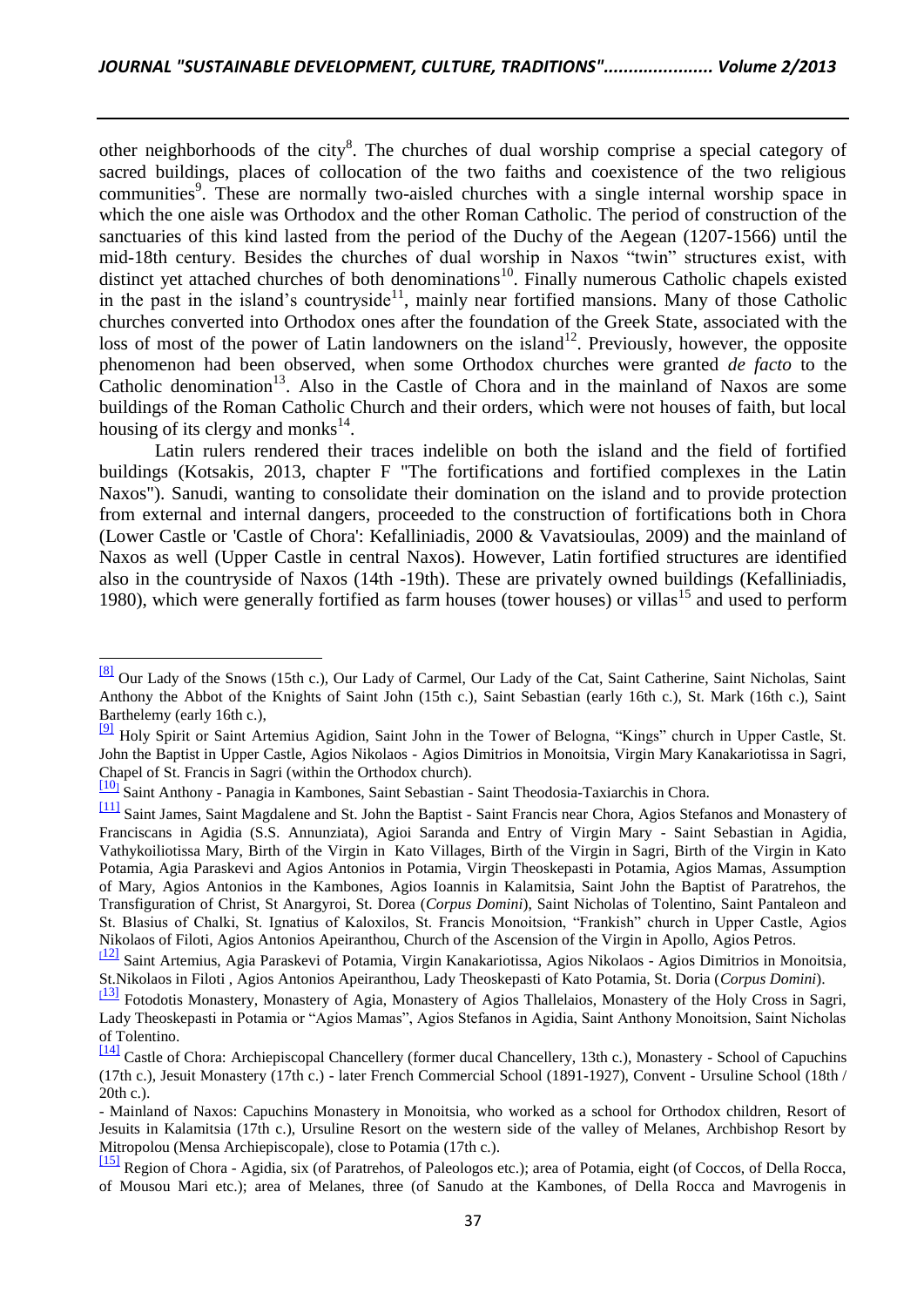functions such as safety, recreation, overseeing the production process, exploitation of the large landed property, and also to project the social status of their owners<sup>16</sup>. These fortified villas had adopted architectural elements of western origin defensive architecture (e.g. battlements, machicolations, draw stairs, entrance on the first level, "boxes" etc.), combining the western architecture with the Cycladic. The older fortified villas of Naxos are attributed to the years of the Duchy of the Aegean and were constructed mainly by local rulers such as the one on Kourounochori (second half of the 14th c.) or that of Paratrehos (early 15th c.), that belonged to the ducal family. However, most of these were constructed during the Ottoman period, particularly during the 17th century, and belonged to Latin landowners<sup>17</sup>. In addition, over the centuries, some Greek Orthodox families became very powerful acquiring towers, such as the family of Kokkoi in Potamia and possibly in Agia (17th c.) as well the family of Markopolites at Akadimoi and Kerami (late  $18<sup>th</sup>$  c.). Another category of fortified buildings of Naxos are the "fortified monasteries", belonging primarily to the Orthodox Church<sup>18</sup>. Besides the Orthodox fortified monasteries, there are fortified mansions of the Roman Catholic Church and its monastic orders in the island<sup>19</sup>. The total number of the approximately seventy fortified buildings within Naxos are an exception in the Aegean and the wider insular  $area^{20}$ , a phenomenon that we can find in parallel perhaps only in Mani (Spiliopoulou, Kotsakis, 2008-2012).

One of the most characteristic material remains of Latin infiltration practices and cultural elements in Naxos is the existence of marble coats-of-arms in the lintels of mansions and fortified villas belonging to Latin powerful families<sup>21</sup>, as well as on tombstones<sup>22</sup>, which were engraved from the late 14th until the end of the 19th century (Kefalliniadis, Slot, 1980 & Kotsakis, 2013, ch Z "Coats-of-arms of Naxos"). It comes to about 180 coats-of-arms belonging mainly in Latin families of the island, including the dukes' houses and other rulers of the Cyclades<sup>23</sup>. The existence of such a large number of coats-of-arms in proportion to the size and population of the island, a phenomenon perhaps unique in the Hellenic area, reflects the social reality of Late Medieval and Post Medieval Naxos. During this period a group of powerful Latin families had prevailed and exploited the productive wealth of the island and its workforce as well. Over the centuries, this practice was directly linked to feudalism that was transplanted to the island and more generally in the Aegean after the Fourth Crusade (Kallivretakis, 2005), and was imitated by some Greek orthodox wealthy

[\[23\]](http://www.microsofttranslator.com/bv.aspx?from=el&to=en&a=http%3A%2F%2F131.253.14.98%2Fbvsandbox.aspx%3F%26dl%3Del%26from%3Del%26to%3Den%23_ftnref22) Sanudo, dalle Carceri, Crispo, Loredano, Schiavo, Pisani.

Kourounochori); southwestern plains region of Naxos (Leivadia), five (of Belogna, of Oskelos etc.) - Sagri area, six (of Somarippa, of Barozzi, the tower-pigeon of Della Rocca etc.).

[<sup>\[16\]</sup>](http://www.microsofttranslator.com/bv.aspx?from=el&to=en&a=http%3A%2F%2F131.253.14.98%2Fbvsandbox.aspx%3F%26dl%3Del%26from%3Del%26to%3Den%23_ftnref15) Social and economic context of operation of fortified buildings of the landowners of Naxos were:

<sup>-</sup> The holiday homes and recreational areas (or more rarely permanent homes) of mainly Latin landlords, who were normally lived in a mansion in the castle.

<sup>-</sup> Their fortified character with the combination with the lack of sight to the sea ensured the protection of their owners from potential pirate and predatory raids, but from possible internal threats as well.

<sup>-</sup> There were in irrigated locations and highly fertile, making them local financial centers due to the high production levels of agricultural products. Landowners, having as a base of operations their towers, were supervising the cultivated areas and used to store the production in the basements of their towers or premises around them. Also they controlled the sources of water and constructed water mills in "coastal areas", which with the energy of running water, were grinding the grain.

[<sup>\[17\]</sup>](http://www.microsofttranslator.com/bv.aspx?from=el&to=en&a=http%3A%2F%2F131.253.14.98%2Fbvsandbox.aspx%3F%26dl%3Del%26from%3Del%26to%3Den%23_ftnref16) Tower of Belogna in Galanado, tower of "Paleologos" in Sagri, tower of Barozzi in Chalki, tower of Barozzi in Filoti, tower of Sforza-Castri in Apeiranthos and others.

[<sup>\[18\]</sup>](http://www.microsofttranslator.com/bv.aspx?from=el&to=en&a=http%3A%2F%2F131.253.14.98%2Fbvsandbox.aspx%3F%26dl%3Del%26from%3Del%26to%3Den%23_ftnref17) Chrysostomos monastery just outside Chora, Photodotis monastery in Danakos, Holy Cross, St. Eleftherios and Archangels monasteries in Sagri, monasteries of Phaneromeni and Ypsilotera close to Egares.

[<sup>\[19\]</sup>](http://www.microsofttranslator.com/bv.aspx?from=el&to=en&a=http%3A%2F%2F131.253.14.98%2Fbvsandbox.aspx%3F%26dl%3Del%26from%3Del%26to%3Den%23_ftnref18) Small tower of Katsagra, Kalamitsia, small tower in Capella Casazza.

[<sup>\[20\]</sup>](http://www.microsofttranslator.com/bv.aspx?from=el&to=en&a=http%3A%2F%2F131.253.14.98%2Fbvsandbox.aspx%3F%26dl%3Del%26from%3Del%26to%3Den%23_ftnref19) Andros, Amorgos, Santorini, Campos of Chios, Thermi of Mytilini, Samos, Rhodes, Euboea, Crete.

[<sup>\[21\]</sup>](http://www.microsofttranslator.com/bv.aspx?from=el&to=en&a=http%3A%2F%2F131.253.14.98%2Fbvsandbox.aspx%3F%26dl%3Del%26from%3Del%26to%3Den%23_ftnref20) Bologna, da Corogna, Rizieri, Coronello, Sommaripa, Barozzi, Cagnolo, Sforza-Castri, Della Rocca, Grimaldi etc.

[<sup>\[22\]</sup>](http://www.microsofttranslator.com/bv.aspx?from=el&to=en&a=http%3A%2F%2F131.253.14.98%2Fbvsandbox.aspx%3F%26dl%3Del%26from%3Del%26to%3Den%23_ftnref21) Dalle Carceri families, Crispi, Barozzi, Sommaripa, Sforza-Castri, Della Rocca, Grimaldi, De Lastic etc.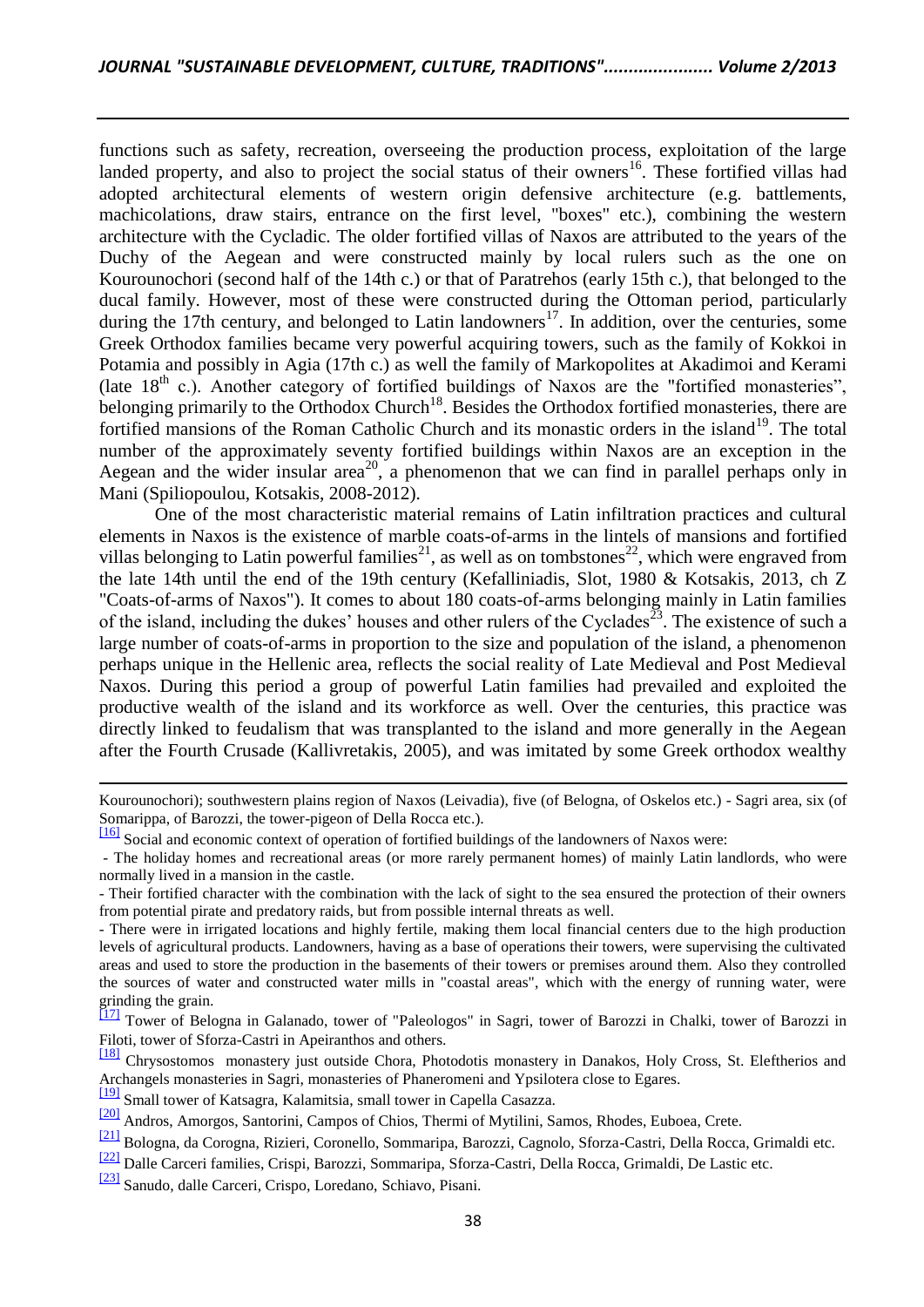families<sup>24</sup> as well being a tangible example of imitation by the native element of the west. In the abovementioned categories are added coats-of-arms of the Grand Masters of Rhodes, coats-of-arms of foreign countries<sup>25</sup>, emblems of Catholic archbishops and monastic orders<sup>26</sup>, as well as emblems of Orthodox bishops and Orthodox monastic brotherhoods (Brotherhood of the Holy Sepulchre).

Specific mention should be made of the emblem of the Order of Ursulines, which depicts the flaming heart of Christ with a cross, surrounded by a crown of thorns located inside the building of the monastery. In addition, on the lintel of the external entrance, a coat of arms with a cross can be seen, on top of which the seven stars of Ursa Major stand out, while in the base there is a Latin inscription: "SERVIAM" 1664. This was the emblem of the female students of the School (figure 2): The constellation of Ursa Major over the cross refers to the name of the Order (ursus = bear), while the Pole Star indicates the path that leads to love. Note that this practice is identified and in the so-called "talking coats-of-arms' of different families, where the display of a heraldic symbol refers to the name of the family to which it belonged.

Figure 2. The emblem of the female students of the Ursuline School in Castle of Chora Naxou



Another coat-of-arms of particular importance is that of the ducal family Crispi (figure 3), because it clearly reflects the cultural diversity and conjunction (cultural osmosis) between the two elements of the island. The ducal coat-of-arms, symbol of Latin domination over the island, flanked by two locals from Naxos, one playing the traditional bagpipe (tsabouna) and the other dancing, which indicates the mood of the Latin power for the cultivation of a local-Naxian identity based on a local cultural background.

Figure 3. The coat-of-arms of Crispi in the atrium of the Archaeological Museum of Naxos



 $\frac{[24]}{[24]}$  $\frac{[24]}{[24]}$  $\frac{[24]}{[24]}$  Cocci, Markopolites, Sarantinoi, Kondylides, Raftopouloi and others.

[<sup>\[25\]</sup>](http://www.microsofttranslator.com/bv.aspx?from=el&to=en&a=http%3A%2F%2F131.253.14.98%2Fbvsandbox.aspx%3F%26dl%3Del%26from%3Del%26to%3Den%23_ftnref24) Of Venice, France, England, Austria, the Netherlands, Sweden and others.

 $\frac{[26]}{[26]}$  $\frac{[26]}{[26]}$  $\frac{[26]}{[26]}$  Ioannites, Jesuits, Capuchins, Salesians, Ursulines and others.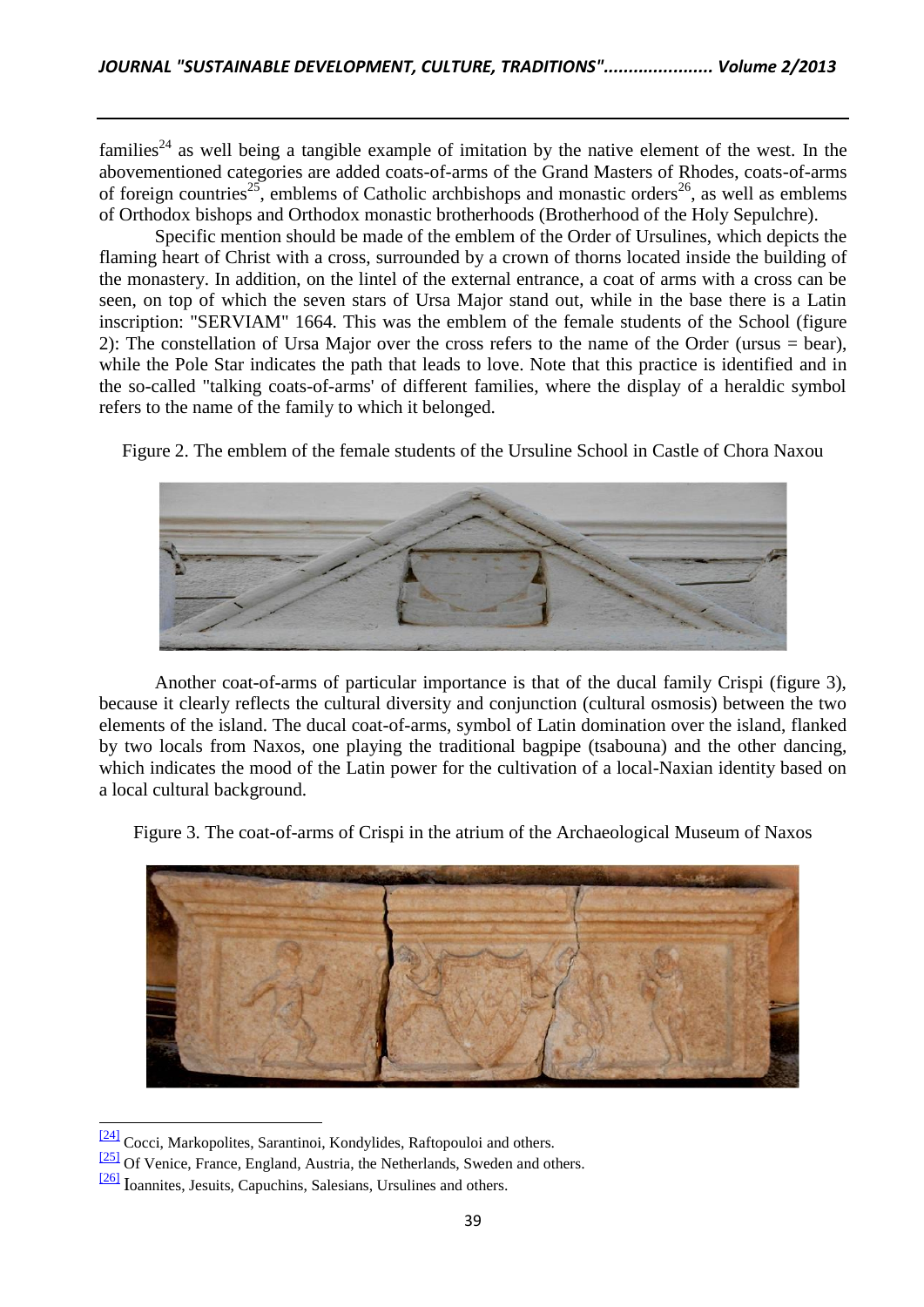Besides the material remains, the surviving written sources are also testament to the period that is being examined and the relations between the two communities. The records provided to us by European travelers who visited the island from late 14th to 19th century<sup>27</sup> comprise one source, the other being references of the Apostolic visitors of the Roman Catholic Church (Kotsakis, 2013, chapter H "The evidence of the travelers and Apostolic visitors, 14th-19th c."). According to reports on social and religious situation of the Catholic communities of Cyclades sent to the Holy See, fifteen-registered apostolic visitors were found to have been in Naxos (17th-18th c.), providing us with valuable information, mainly through the observation of the relations between the two communities, concerning the demographic composition of the island, the number of inhabitants, the history of the secular and sacred buildings of the Latin settlers. However, their provided information on the nature of cohabitation of the Orthodox with the Catholics is often controversial for obvious reasons.

A second major category of written sources is the Naxian notarial documents, published and unpublished (Kotsakis, 2013, chapter I "The evidence of the notarial documents, 16th-19th c. $^{28}$ ). During the first three centuries of the Latin rule (early 13th - early 16th c.) a great lack of documents is being observed, still the number of the surviving notarial documents is only a minimal sample of the intense legal activity that had taken place in Naxos in the contemporary and recent years. In order to reconstruct the image of the island during the period under review, particularly useful is considered "The Archive Velasti", now found in the Local Archives of Naxos (Kokolakis,  $2009<sup>29</sup>$ . Editors of the notarial documents of these archives, covering the period 1541-1892, were several notaries ("notarioi") and chancellors ("kantzellarioi") of the island, while most of them (202) are written in Greek. The use of Greek language by people of Latin origin and doctrine, reflecting their linguistic assimilation is remarkable. The bilingualism reflected in "mixed" documents, written primarily in Greek and Italian or Greek and French, partly reflects the "hybrid" nature of the culture developed in the island, through the common coexistence of heterogeneous elements.

## **"Latin Church and Society in Late Medieval and Post Medieval Naxos (13th-19th c.)" Proposal for a permanent exhibition in the Pastoral – Spiritual - Cultural Center "St. Ursula" (former Ursuline Convent)**

On 16/03/2013, at the castle Chlemoutsi of Ilia, the former Minister of Culture and Sport, Costas Tzavaras, inaugurated the permanent exhibition entitled "The Age of Knights-Crusaders in

 $\frac{[27]}{[27]}$  Nicolò da Martoni (late 14th c.), Joseph Bryennios (early 15th c.), Cristoforo Buondelmondi (early 15th c.), Cyriacus of Ancona (mid 15th c.), Bartolomeo "dalli Sonetti" (late 15th c.), Benedetto Bordone (early 16th c.), Nicolas de Nicolay (mid 16th c.), Tomaso Porcacchi (late 16th c.), Francesco Lupazzolo (early - mid 17th c.), Mathieu Hardy (mid 17th c.), Marco Boschini (mid 17th cent.), Jean Thévenot (mid - late 17th cent.), Marquis of Nointel (late 17th c.), Placide de Reims (late 17th c.), Bernard Randolph (late 17th c.), Francesco Placenza Napolitano (late 17th c.), Vicenzo Coronelli (late 17th c.), Robert Saulger (late 17th c.), Joseph Pitton de Tournefort (late 17th c.), François Tarillon (early 18th c.). Thomas Salmon (early 18th c.), Lord of Charlemont (mid 18th c.), Choiseul-Gouffier (late 18th c.), Sonnini de Manoncourt (late 18th c.)., Abba Della Rocca (late 18th c.), Guillaume-Antoine Olivier (late 18th c.), Ignaz Lichtle (late 18th c.), William Martin Leake (early 19th c.), Francis Darvin (early 19th c.), Francis Sommaripas (early 19th c.), Andrien Dupré (early 19th c.), Ernest Ledhuy (mid-19th c.), Ludwig Ross (mid 19th c.), Pückler - Muskau (mid 19th c.), Ernst Curtius (mid 19th c.), Jean Alexandre Buchon (mid 19th c.)

 $\frac{[28]}{[28]}$  A list of 23 major collections of published documents of the era is presented, including 2.000 of Naxian origin mostly documents (15th-19th c.). Reference is also made in unpublished notarial documents, most of which are kept in the Archives of the Catholic Archdiocese of Naxos and the Local Archive of the island, filed under the G.A.S. (General Archives of the State).

 $\frac{[29]}{[29]}$  $\frac{[29]}{[29]}$  $\frac{[29]}{[29]}$  Thanks to Dr. M. Kokolakis, former archivist of the Local Archive of Naxos, Mr. Kotsakis managed to gain access to this important archive and integrate it as a case study in the relevant chapter of his thesis (chapter I 9.2 "The Archive Velasti").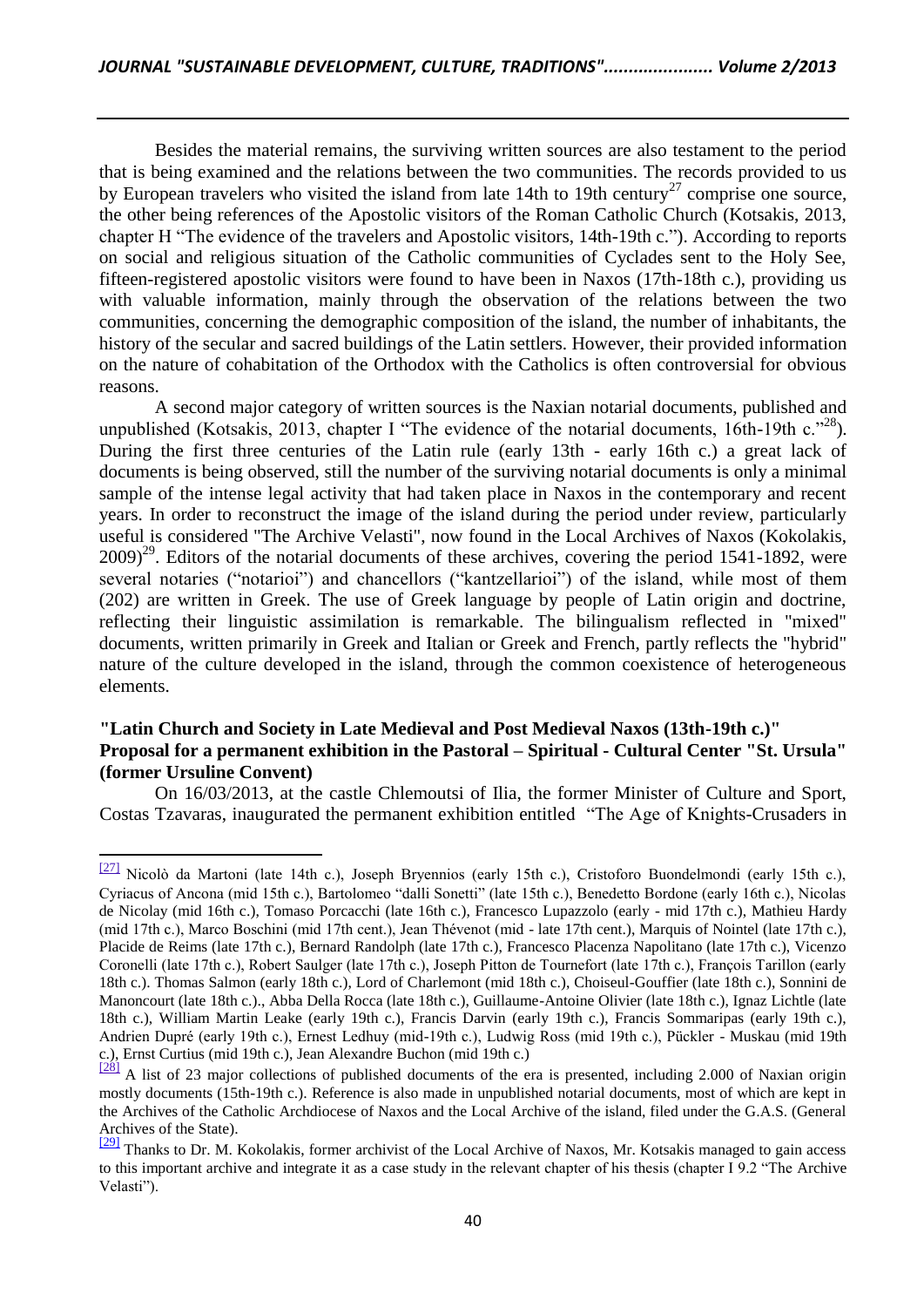Morias", organized by the sixth Ephorate of Byzantine Antiquities of Patra. The exhibition focuses on an interesting and critical historical period of the Principality of Achaea (13th-15th century AD.), in which the shell of the castle is included as a museum context. It is placed in the halls of the castle and wards of the inner yard. Its purpose is the promotion of the medieval Frankish Greece focusing on Frankish Ilia (Spiliopoulou, 2011), but also generally in the Middle Ages in southern inland Greece, projecting the rich archaeological reserve of the region, derived primarily from excavations in medieval sites of Peloponnese (Ralli, 2007). The exhibition is structured into five sections<sup>30</sup> and the visitor is able to follow different pathways, without the risk of losing the notion of the narration. As Mr. Tzavaras stated also this is the first and unique museum for the Frankish rule in our country, a major development for Ilia and for Greece as well.

On correspondence of the new permanent exhibition at the Castle Chlemoutsi in this report is proposed the creation of an exhibition in the newly renovated former Ursuline Convent/School and now Pastoral – Spiritual - Cultural Center "St. Ursula", owned by the Catholic Archdiocese of Naxos and Andros-Tinos-Mykonos (figure 4). This permanent exhibition, entitled "Latin Church and Society in Late Medieval and Post Medieval Naxos (13th-19th c.)", will display the history and culture of the Latin settlers in the capital of the Duchy of the Archipelago itself (Zias, 2006), the Chora of Naxos, partly constituting the first Ecclesiastical Museum of the Roman Catholic Church in the Aegean and at the same time a second Museum of Latin rule in our country.

Figure 4. The sign of entry into the Pastoral - Spiritual - Cultural Center "St. Ursula"



#### **The history of the Order of Ursulines and their Convent /School at Naxos Chora**

Catholicism was introduced to Naxos after 1204 (Rvd Remoundos, 2006), when the Duchy of the Archipelago was founded on the island (1207-1566) and Latin settlers came, mainly of north-Italian origin. The starting point for the transition from the Venetian to the French sphere marks the arrival and settlement of French, predominantly of Catholic monks, originally Jesuits (1627) and then the Capuchins (1628), who were later followed by others such as Ursulines (1739), Lasarists (1783) and Salesian (1891). These monastic communities operated under the spirit of the Counter-Reformation, aiming to upgrade the position of the Roman Catholic Church but also to strength the status of the French crown in the Cyclades, through the creation of French-language education

C. Faith and worship. The sacred buildings of the Knights: decoration and function.

 $\overline{a}$ 

[<sup>\[30\]</sup>](http://www.microsofttranslator.com/bv.aspx?from=el&to=en&a=http%3A%2F%2F131.253.14.98%2Fbvsandbox.aspx%3F%26dl%3Del%26from%3Del%26to%3Den%23_ftnref29) A. Castle Chlemoutsi a network of castles and medieval villages. Glarentza. Gothic monastic architecture and western influences in the Orthodox church architecture.

B. The advent of the Latins and the establishment of the Principality of Achaia. Knightly virtue and the nobility.

D. The life of the residents of the Principality.

E. Economy and trade, relations and communications. Morias in the medieval ecumene.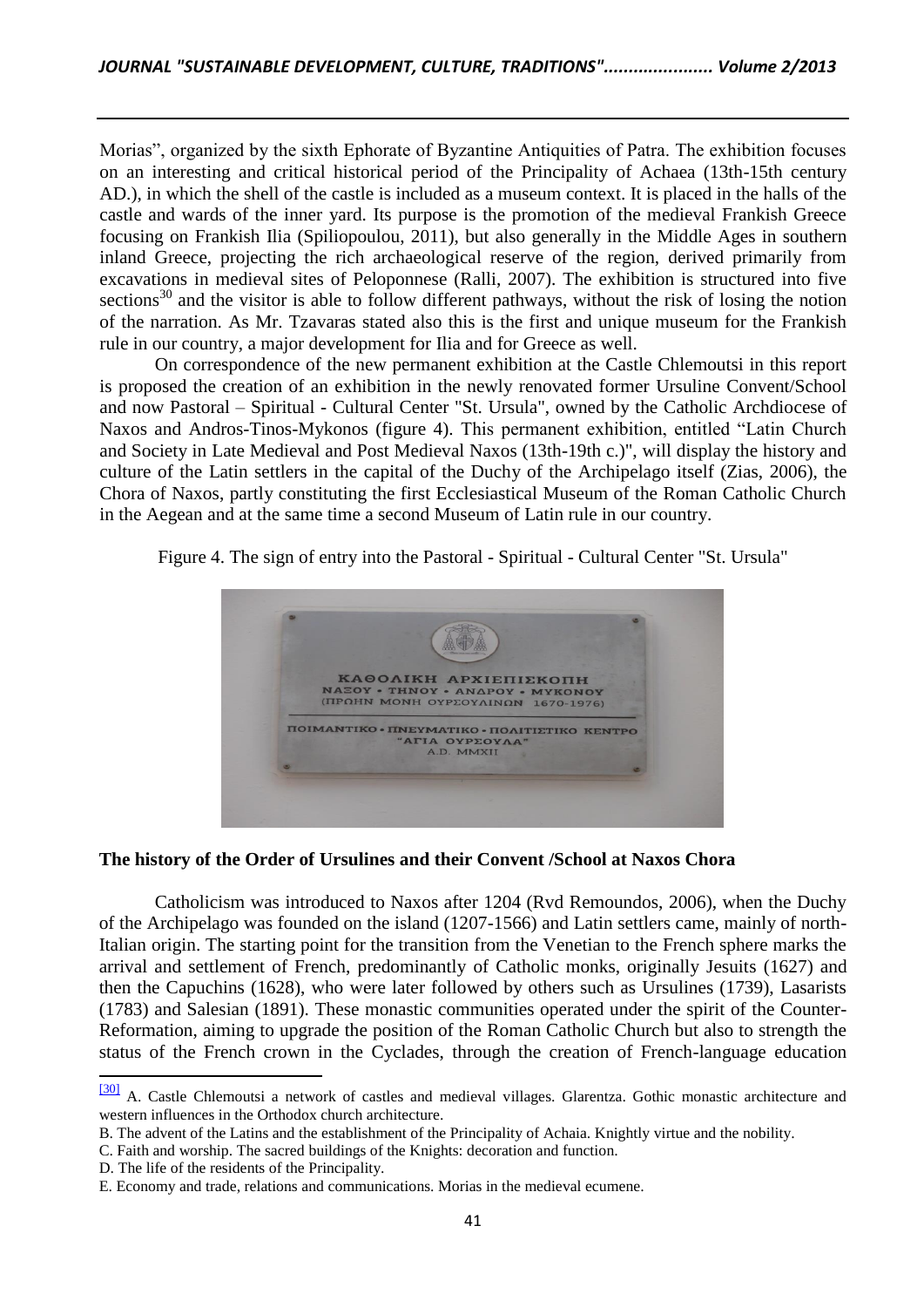networks. Gaining feuds on the island and taking advantage of large areas of landed property, offered important charity and especially educational work, both for the Catholics and the Orthodox as well, at a time when darkness of thought and illiteracy prevailed in general. Among the famous French educational institutions in Naxos are the Jesuit School (1628-1878) which was later renamed to French Business School (1891-1927) and the Ursuline School (1739-1976) which is the center of the present essay.

The Order of the sisters of St. Ursula or Ursulines, who were known as Angelins, was the most significant to act in Naxos during the Ottoman period. This female Order was founded in 1533/1535 from the Italian Angela Merici. The first Ursulines who came to Naxos in 1726 were of Italian origin and came from Tinos but remained for a few years in the island. However, later, in 1739, the French Ursulines were settled in the Castle of Chora, who were invited by the Jesuits to undertake the education and the good upbringing of girls, mainly of Catholic families of the island. During the prelacy of Antonio Matturi (1733-1748), in the south of the main square of the Castle, in a plot that had been purchased in 1678 by the abbot of the Jesuits, Robert Saulger (Slot, 2012), the famous namesake School for Girls was built for that purpose, the subsequent Hellenic-French Ursulines Gymnasium of Naxos (1931-1975), which dominates in subsequent form in the same position until nowadays. In the building a preexisting medieval tower of square plan view was incorporated, which was part of the outer shell of the Castle (early 13th c.). On the outskirts of the city of Naxos, in the area named Katsagra, there was also the orchard named after it with fruit and ornamental trees, as well as facilities for games and leisure for students of the School. On the west side of the valley of Melanes, few hundred meters opposite the homonymous village, is also being preserved the abandoned resort of the Ursuline nuns, which according to local oral tradition ceased to operate in the mid 1960s.

In the original building of the School for Girls during the interwar period a significant extension took place which altered the medieval character of the castle and its urban planning was disrupted. In 1922 the Ursulines bought an old house, two more in 1924 and nine more in 1930. At the time a massive three-storey building of the current Ursuline School was constructed at the place of these old buildings, occupying a greater space (**figure 5**). In October 1944 the building of the Castle of Chora went under attack from fire by the British forces, who were attempting to prevent the withdrawal of the German occupying forces from the island. British warships and aircraft bombed and destroyed a significant part of the castle, including the Ursuline School. The nuns were forced to take refuge in their land, others in Katsagra and others in Melanes. In December 1944, the ambassador of France financially supported the Ursulines and in 1945 twice the French warships brought building materials while their crews helped in the repairing of the damages. These repair works of the building lasted until the summer of 1946. The school operated until 1975/1976, while the last Ursulines nuns left the island in 1977, shortly after its closure<sup>31</sup>.

<sup>&</sup>lt;sup>[31]</sup> Since the early 18th century Ursulines had settled also, founding an organized monastery in 1862, where they live until nowadays. Facilities of Ursulines were also in Nauplion (1916-1920), Kalamata (1920-1924) as well as in Athens (1947 - until nowdays).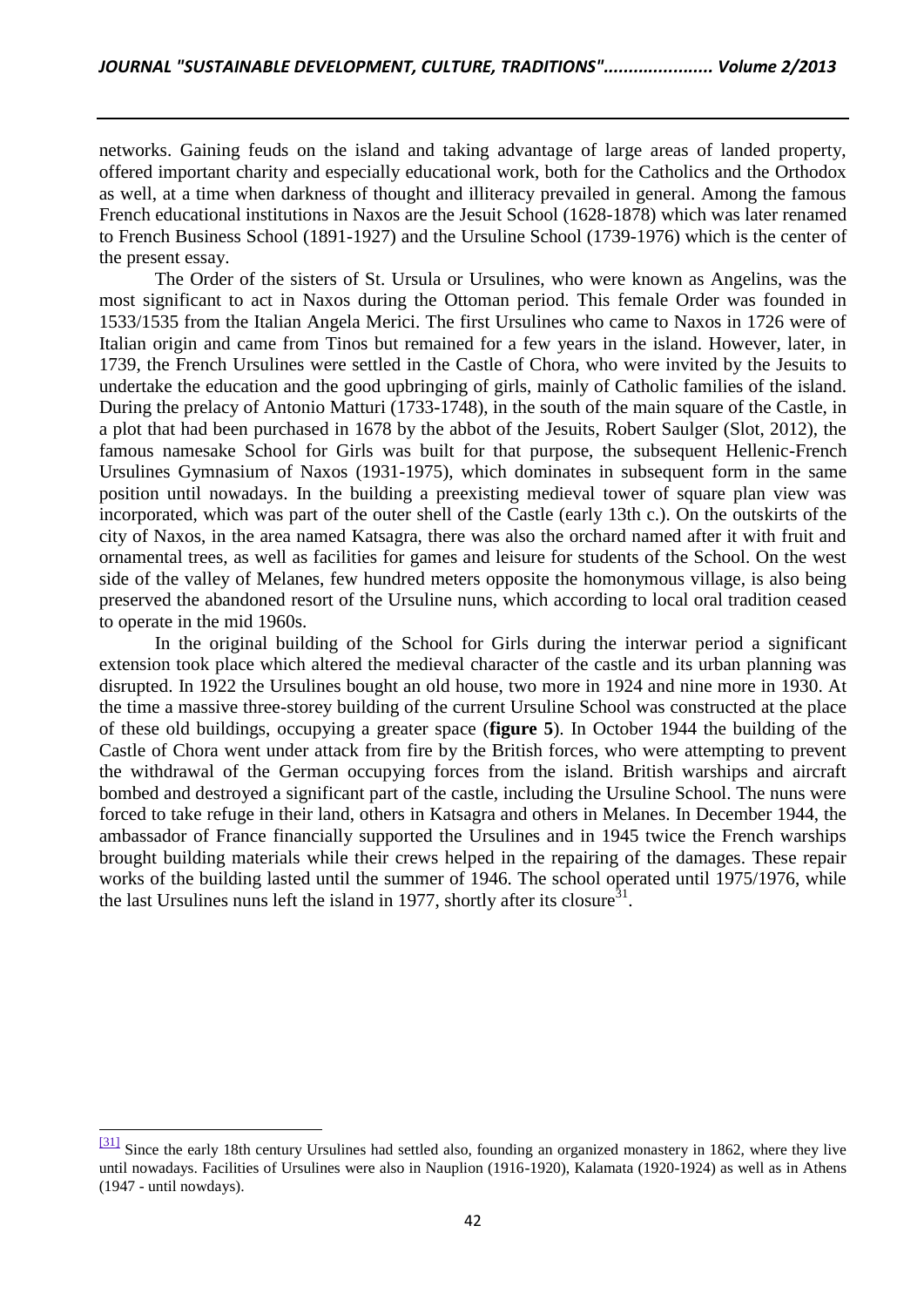

Figure 5. The newest building of the Ursuline School (1930)

The existence of the French emblem in the wall of the monastery bearing the date 1737 or 1757 is indicative of the powerful role of France in the region (Vavatsioulas, 2009). The French factor continued to play an influential role in the Catholic community of the island after the foundation of the Greek State as well. Undoubtedly, however, the most important disseminators of French letters and French culture in the post-revolutionary Naxos were the members of the Catholic orders, either of French origin or brought up that way, who continued their activities on the island and during the lifetime of the free Greek State (19th – 20th c.). The descendants of these French missionaries of the Counter-Reformation era, alongside with the very important educational work both for the offspring of the Catholics and Orthodox as well, contributed due to their "special" relations with France to maintain until today to some extent a hybrid "Greek-Latin" culture character of Naxos, particularly in the area of' "Greek-Latin" cultural coexistence: in the Castle of Chora<sup>32</sup>.

In 1986, the building of the Ursulines and their convent and school was purchased by the State for cultural purposes. Today it houses the Local Archive of Naxos and other services. The department however of the Ursulines School which neighbors with the Archaeological Museum and belongs to the Roman Catholic Church, was restored in 2012 and was converted to a space for exhibitions and cultural events, as well as a place of hospitality through the creation of the related infrastructures (e.g. bedrooms, elevator, etc). So while the building is nowadays abandoned by the nuns, however it continues to be a center of culture for the local community.

The facilities of the School are now mainly used by three different organizations:

l

a) The Catholic Archdiocese of Naxos - Tinos - Andros - Mykonos, which owns the old building (first half of 18th c.), where the nuns' cells and dormitories of schoolgirls are found (figure 6 and 7).

 $\frac{32}{2}$  The intense French influence in the area of the Catholic community of the island is clearly reflected in a photograph of 1926 where the enormous in size French flag of the Ursulines School dominates in the highest point of the castle. It is also worth noting that almost all the managers and directors of the Catholic schools of the Castle were Frenchmen and Frenchwomen, while the partially destroyed by the hostilities of World War Ursuline School was rebuilt, as mentioned above, again at the expense of the French government. The closure subsequently of the internationally renowned Ursulines School (1975-1976) and the departure of the last of the Ursulines nuns in the mid-70s will also mark the end of the era of French Catholic missionaries in the island, which began during the Counter-Reformation.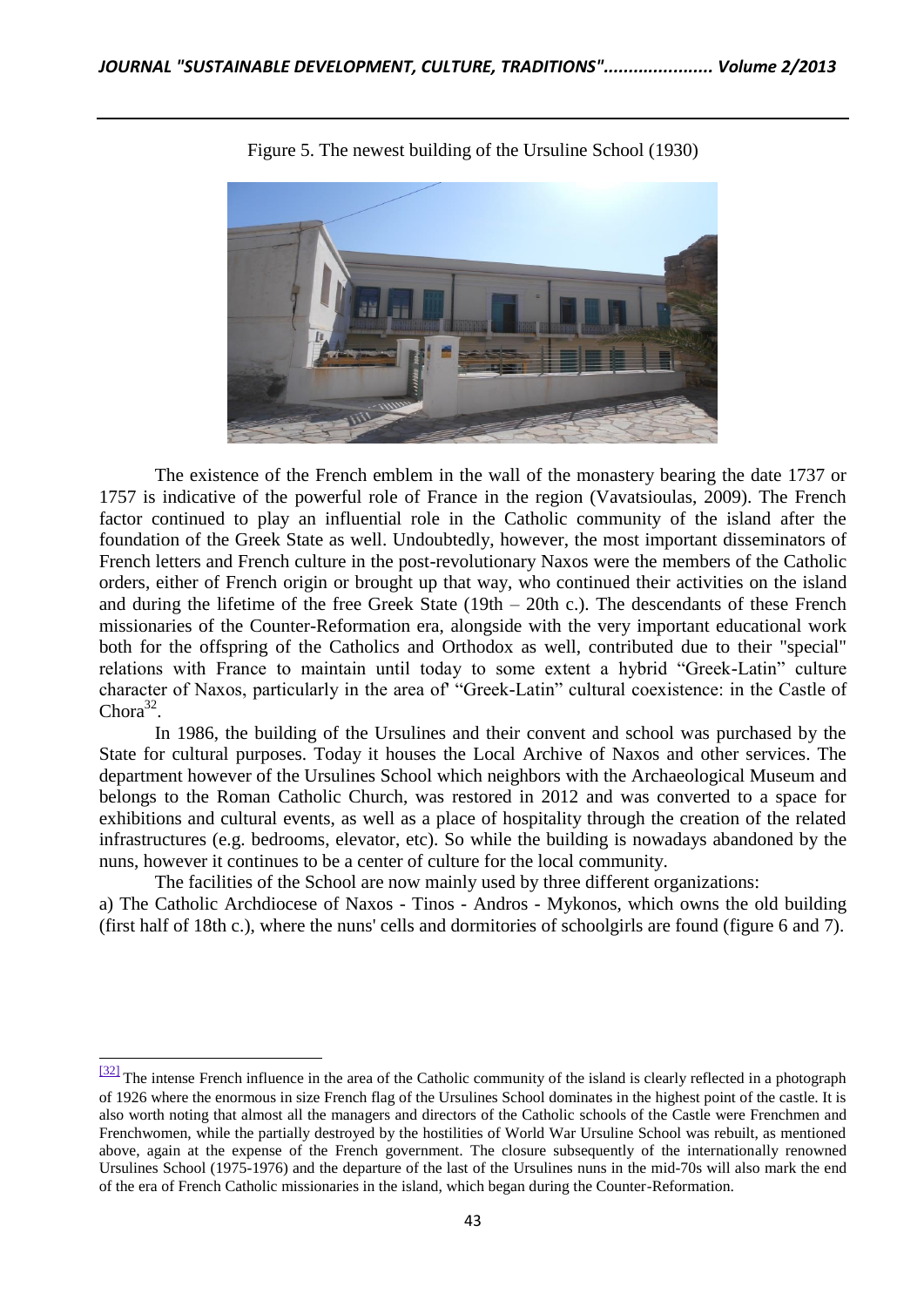Figure 6. The chapel of the Ursuline's Convent, the entrance of its old building and the entrance of the Jesuit's' Convent



Figure 7. The entrance of the complex along with the emblem of the Ursuline School in the lintel



b) The National Youth Foundation, which owns the newest building (1930), where the schools of the Faculty, was granted to the municipality of Naxos for 30 years as a place of cultural interest. c) A smaller in size building that abuts to the previous two and still remains the property of the Ursuline nuns, within lies among others their chapel (figure 8).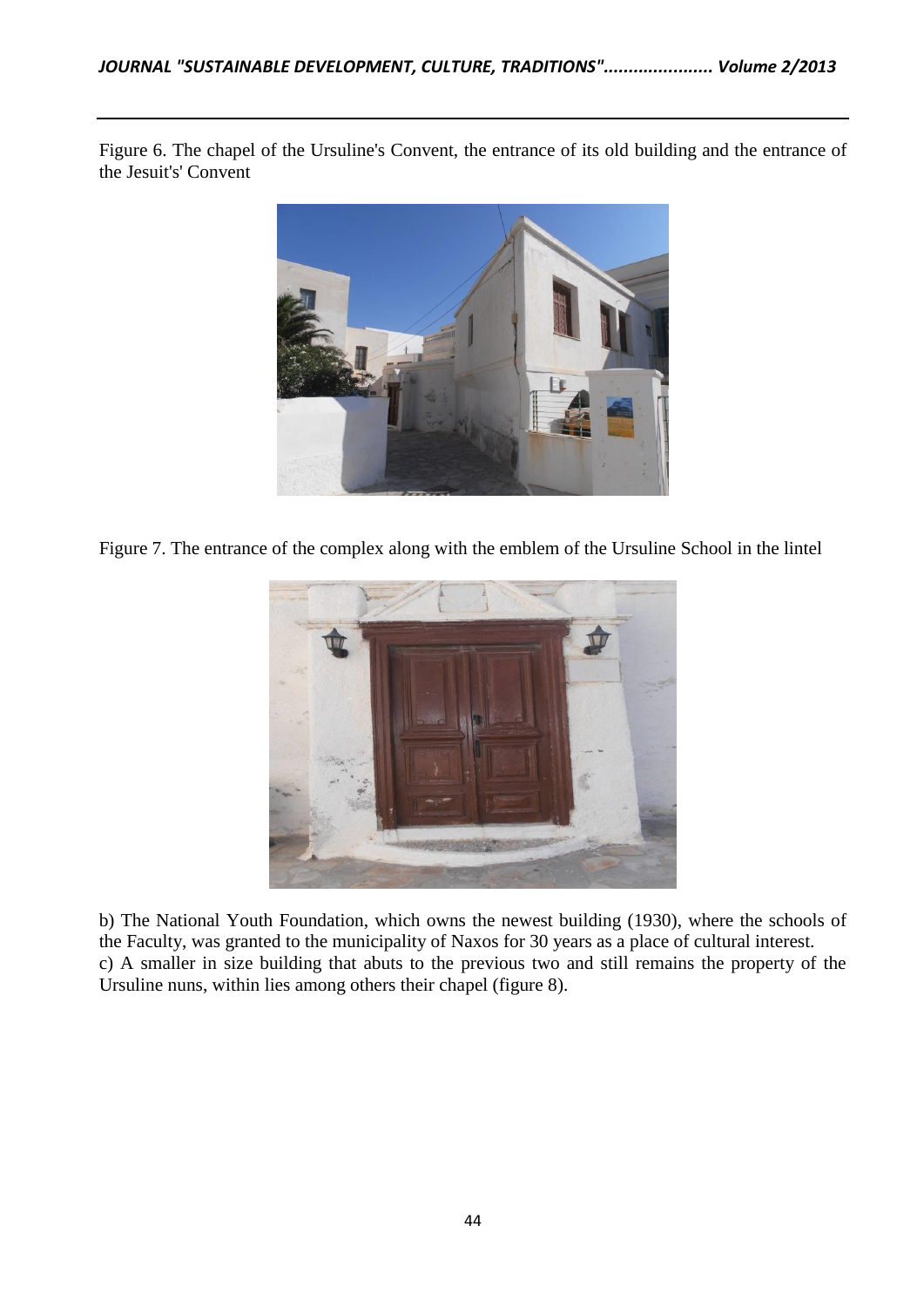Figure 8. The part of the complex of the Ursuline Convent, which remains in the ownership of the Order



In the older six-level magnificent building of the Ursuline School that belongs to the local Roman Catholic Church, extensive renovation and highlighting projects of the internal main area were made in the last years and were completed recently<sup>33</sup>. The inauguration of the building, named "Pastoral - Spiritual - Cultural Center St. Ursula", took place in August 2012 [\(http://www.naxos](http://www.microsofttranslator.com/bv.aspx?from=el&to=en&a=http%3A%2F%2Fwww.naxos-news.gr%2F%3Faid%3D19403)[news.gr/?aid=19403\)](http://www.microsofttranslator.com/bv.aspx?from=el&to=en&a=http%3A%2F%2Fwww.naxos-news.gr%2F%3Faid%3D19403). With the installation of an elevator, the base of which is found in the ground floor of the building, near the orthodox church of Agia Kyriaki, people with disabilities have the ability to access the Castle. The site is open daily, except Sundays, 11.00 - 13.30 and 18.00 - 20.30, while there are guided tours by the Catholic deacon, George Palamaris. Also a brochure is distributed (http://www.e.axos.eu-/files/033/oursoulines/Sxoli\_Entypo.pdf).

# **Pastoral – Spiritual - Cultural Center "St. Ursula"**

## **The eight proposed sections of the exhibition "Latin Church and Society in Late Medieval and Post Medieval Naxos (13th -19th c.)"**

The following eight sections are proposed, based on explanatory signs, accompanying illustrative material, maps and exhibits that exist or may arise, and the use of New Technologies (Papaioannou, 2010b):

- $\triangleright$  Important stages of the history of Naxos from antiquity to the creation of the Greek State
- $\triangleright$  The Church of Naxos during the period of Latin rule and Ottoman domination
- $\triangleright$  Places and saints of Catholic faith in Naxos

 $\frac{331}{231}$  On the first floor there is the reception room, which is still under planning. On the second floor there is a large lecture hall and meeting rooms, and some dorms, while a portion is intended be used as School for Conservators. On the third floor there is a collection of archaeological findings including some coats-of-arms of Latin families of the island, while columns are preserved and incorporated in the building (*spolia*), probably coming from ancient and early Christian monuments of the island. On the same floor there is also a library and a guest house with a communal kitchen and shower. On the fourth floor is the entrance to the Ursuline School from the side of the castle. There ends and the elevator connecting in this way the Castle with the outside the walls city of Naxos. Upstairs one can see the old dining room of the monks of the monastery, while other halls are used as art galleries. On the same level there is also a patio with view of the interior of the island and the sea. Finally, on the fifth floor, there's the room of the keeper of the building, as well as other bedrooms, which are under development (see also online browsing on the Center "St. Ursula": [http://s1073.photobucket.com/user/tiniakinews3/slideshow/touristika/ktiriom%20ursulinon%20naxos%202012/?albumv](http://s1073.photobucket.com/user/tiniakinews3/slideshow/touristika/ktiriom%20ursulinon%20naxos%202012/?albumview=slideshow) [iew=slideshow\)](http://s1073.photobucket.com/user/tiniakinews3/slideshow/touristika/ktiriom%20ursulinon%20naxos%202012/?albumview=slideshow)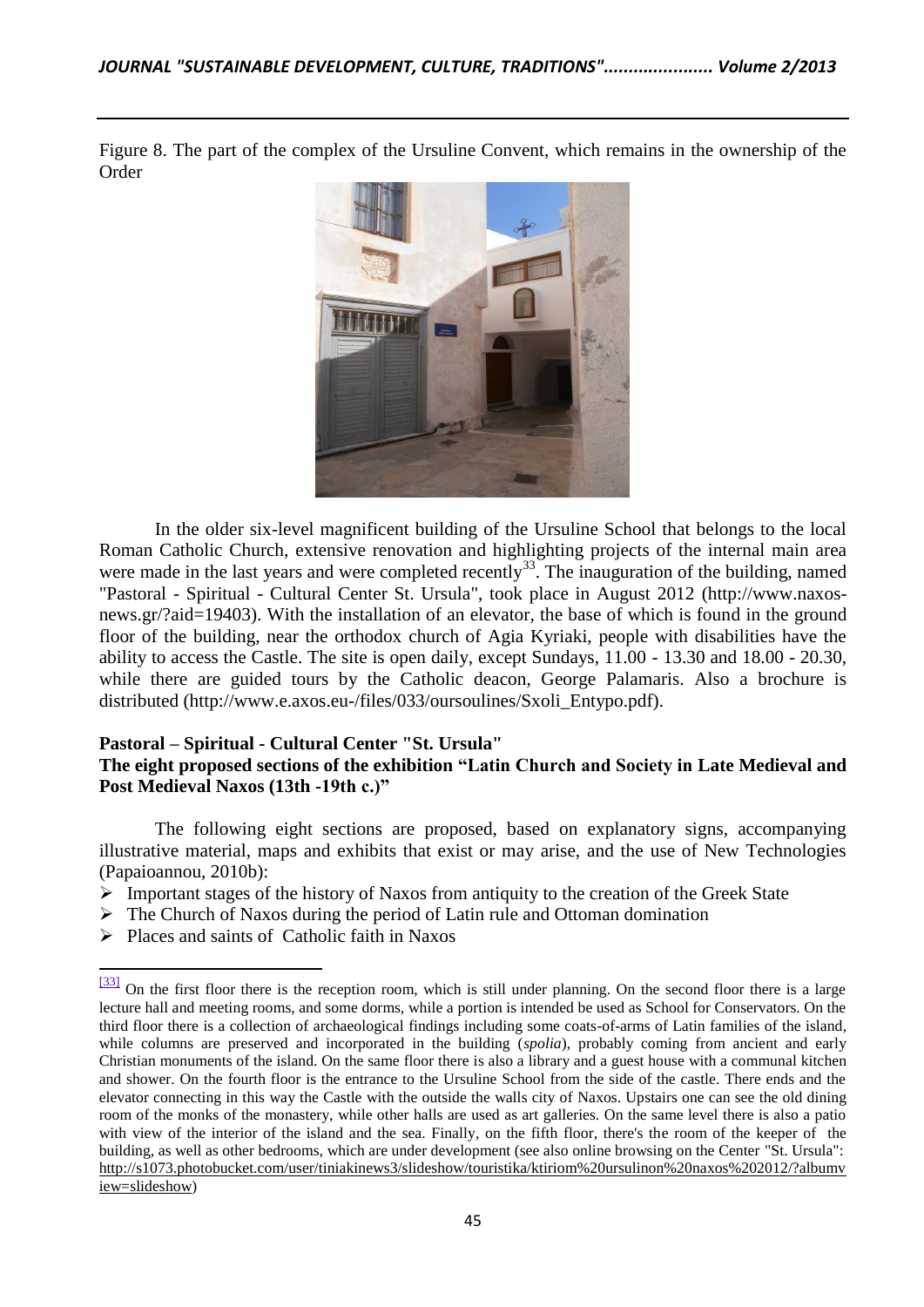- $\triangleright$  The fortifications and fortified complexes of Latin and Greek Orthodox in Naxos
- Coats-of-arms of Naxos The transplantation of feudalism and the Heraldry in the capital of the Duchy of the Archipelago
- $\triangleright$  Public and private life through the testimonies of the written sources
	- A. Travelers and apostolic visitors (14th-19th c.)
	- B. Notarial documents (16th to 19th c.)
- The Catholic community of Naxos today and its relations with the Orthodox element. Harmonious coexistence of cultures
	- A. Cultural Tourism Routes
	- B. Educational program of visits for pupils / students

## First section: the milestones of history of Naxos from antiquity up to the foundation of the **Greek State**

- $\triangleright$  Naxos before the Venetian conquest (ancient, Byzantine period)
- $\triangleright$  The Fourth Crusade and the establishment of the Duchy of the Aegean by the Venetian Marco Sanudo (1207-1566)
	- The period of the Sanoudo dynasty (1207-1383)
	- The period of the Crispo dynasty (1383-1566)
- $\triangleright$  Naxos during the Ottoman domination
- $\triangleright$  Naxos during the Greek Revolution
- $\triangleright$  Naxos after the foundation of the Greek State

Emphasis is given on the Later Medieval and early modern period correlated directly to the Latin presence on the island.

## **Second section: The Church of Naxos during the period of Latin and Ottoman domination**

Ecclesiastical history of Naxos from the 13th to the 19th century is presented. Emphasis is given on the arrival and installation of the French missionaries in Naxos and the Cyclades in general, as well as their numerous activities on the island.

- The establishment and progress of the Roman Catholic Church in Naxos and its relations with the Orthodox element
- $\triangleright$  The activation of the Roman Roman Catholic Church in the Aegean during the period of the Counter-Reformation and the phenomenon of the Unia
- $\triangleright$  The arrival and activation of Catholic monastic orders in Naxos: the role of France and Venice's attitude regarding the settlement of the French missionaries in the Cyclades

- French educational institutions: School of Jesuits (1628-1878) - later French Business School (1891-1927), Ursuline School (1739-1976), etc.

- Education: scientific publications of the Jesuits in various languages, religious theater in the Aegean

- Charity and social contribution of Catholic missionaries
- Agricultural sector: introduction of cultivation of citrus and other citrus fruits etc.
- $\triangleright$  The foundation of religious congregations by Catholic civilians undertaking religious and charitable activities $34$
- $\triangleright$  Mapping of catholic monastic orders in other Cycladic islands

 $\frac{341}{24}$  In Naxos three religious congregations are recorded: the Holy Body of Christ initially and His Holiness the Crucified or Holy Passion or later the Holy Cross, Our Lady of St. Rosary and Congregatione Mariana: Purificatione della Beatissima Vergine (Candlemas).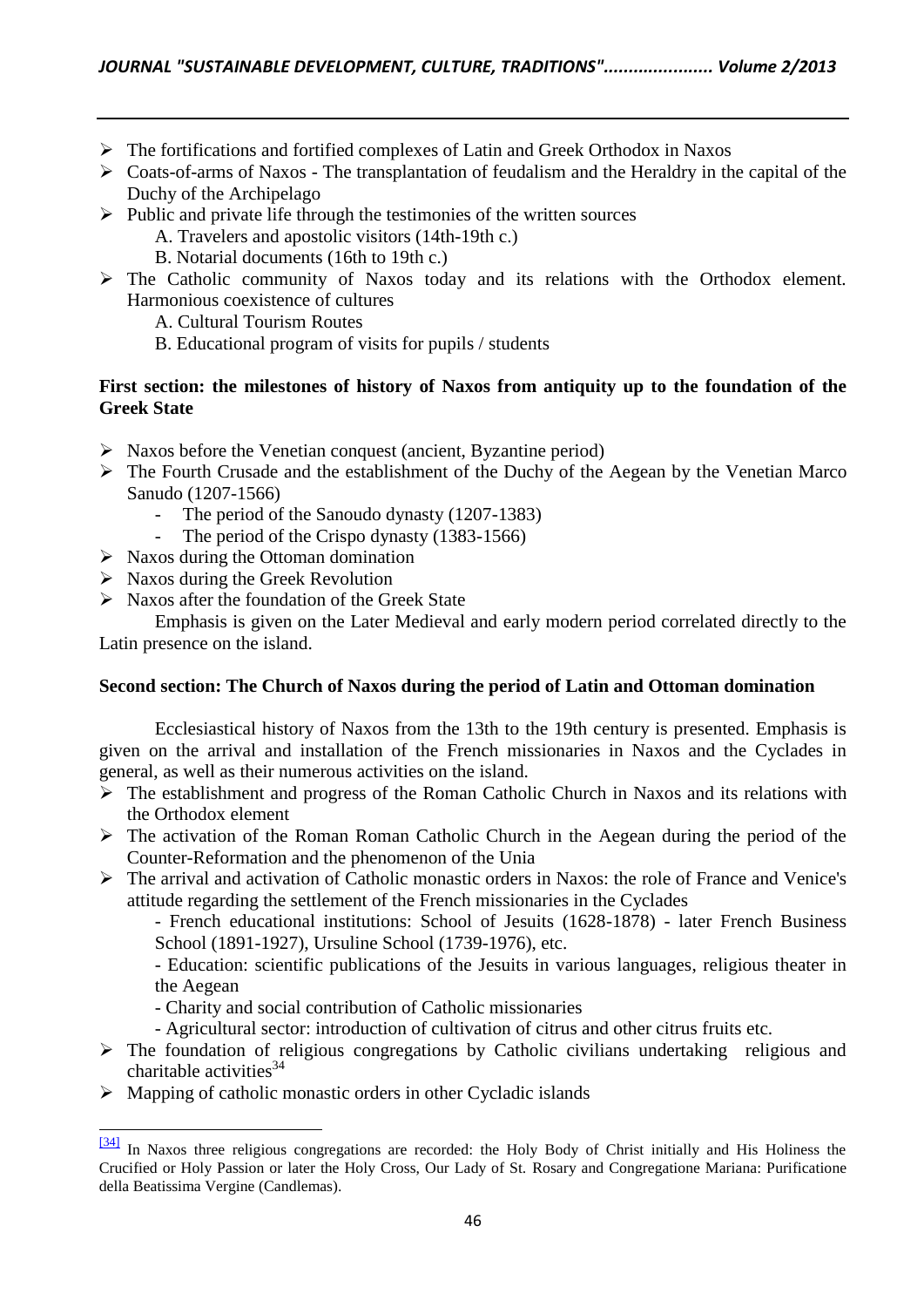$\triangleright$  Mapping of the catholic monastic orders and their action on Tinos and Syros

#### **Third section: Houses of faith and monuments of the Roman Catholic Church in Naxos**

In this section are being categorized, mapped and presented the monuments of the Roman Catholic Church, houses of faith and non, and the Catholic cults of the island as well:

- Houses of Catholic faith in Naxos: Castle and the other districts of Chora, the hinterland of Naxos
- $\triangleright$  Sanctuaries of "dual worship" and "twin churches".
- $\triangleright$  Sacred buildings converted to houses of faith of the other denomination: Orthodox churches converted into Catholics and Catholic churches converted into Orthodox.

Additionally the following are being displayed:

- $\triangleright$  Scale Model of the Catholic Cathedral in Chora, Naxos
- Mapping and ways of access to houses of faith and monuments of the Roman Catholic Church in the Castle and other neighborhoods of Chora
- $\triangleright$  A map indicating the location of all the places of the western worship and the monuments of the Roman Catholic Church in the hinterland of Naxos and their road accessibility or a combination of traditional paths that have been restored
- $\triangleright$  Mapping of saints and worship places of the Roman Catholic Church in the rest of the Cyclades, with emphasis on Tinos and Syros

## **Fourth section: The fortifications and fortified complexes of Latin and Greek Orthodox in Naxos**

In this section the fortifications and fortified complexes of Latin and Greek Orthodox on the island are being categorized, mapped and presented:

- $\triangleright$  Medieval castles of the Byzantine period: Castle of Apaliros (SW of Naxos, near Sagri), Castle of the Monk (NE end of the island)
- Medieval castles of Latin rule: Castle of Chora (Castel Basso), Apano Castle (Castel d 'Alto)
- $\triangleright$  Fortresses of the Roman Catholic Church
- $\triangleright$  Castle monasteries of the Orthodox Church
- The fortified buildings or tower-like villas of the landowners of Naxos: Castle of Chora of Naxos and its hinterland.

Complementary exposed:

- $\triangleright$  Plan and scale model of the Castle of Chora marked with its main fortification elements and monuments (ecclesiastical and secular)
- $\triangleright$  Map indicating the location of the "Apano Castle", the fortified buildings of Roman-catholic church, castle-like monasteries of the Orthodox Church, and the accessibility road or a combination of paths, which is in use
- $\triangleright$  Map indicating the location of the fort buildings of the landowners of the hinterland of Naxos and their road accessibility or its combination of paths, which are in use
- $\triangleright$  Mapping of the towers and fortified houses on other Aegean islands

## **Fifth section: Coats-of-arms of Naxos - The transplantation of feudalism and the Heraldry in the capital of the Duchy of the Archipelago**

The major coats-of-arms of Naxos, which reflect the social reality of the island during the Late Medieval and early modern times are being categorized, presented and mapped: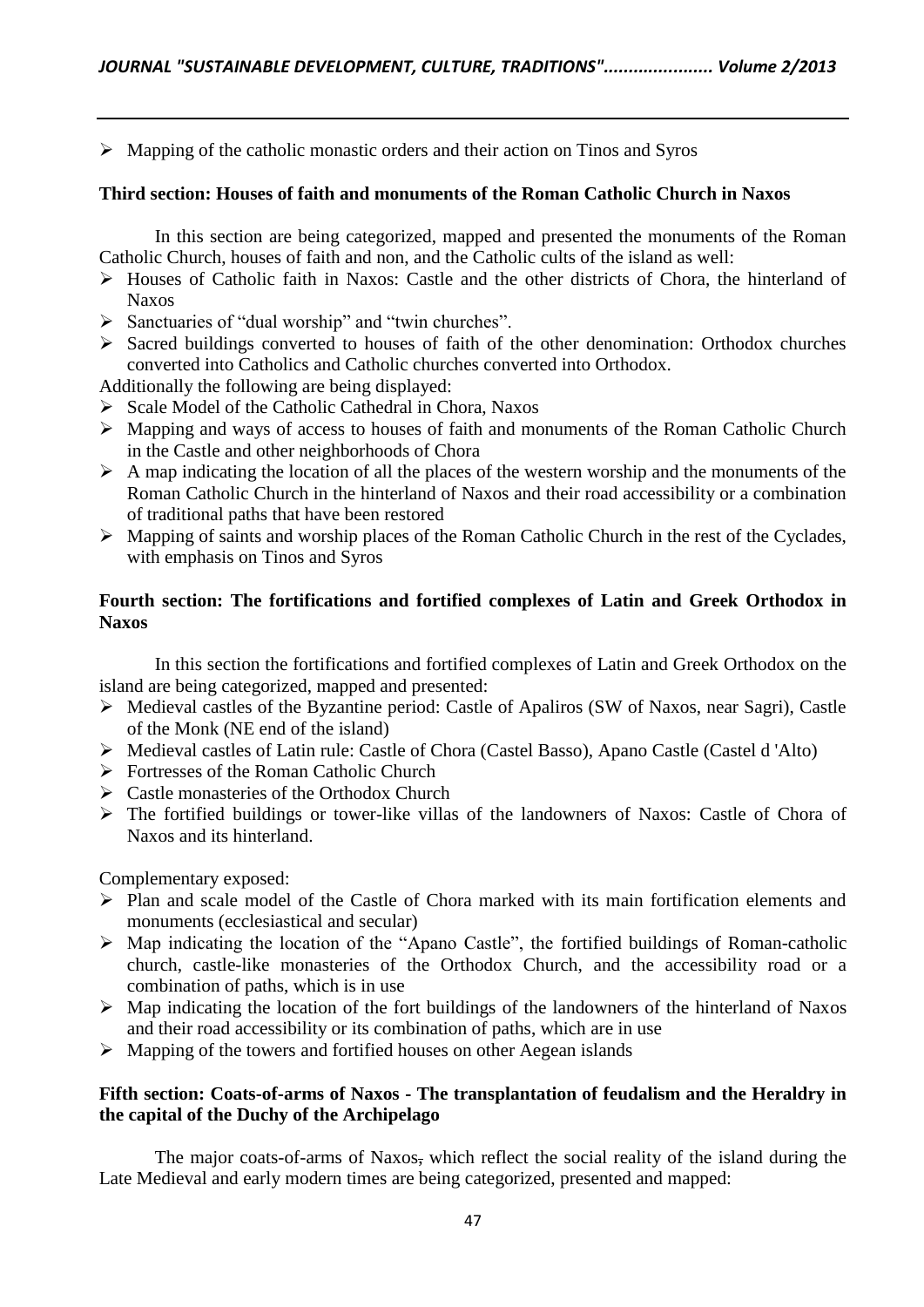- $\triangleright$  Coats-of-arms of dukes and other rulers of the Cyclades
- Coats-of -arms of Latin families and other feudal landowners of Naxos
- $\triangleright$  Coats-of-arms of the Grand Masters of Rhodes
- $\triangleright$  Emblems of Catholic archbishops and Catholic monastic orders
- Emblems of Orthodox bishops and Orthodox monastic brotherhoods (Brotherhood of the Holy Sepulchre)
- $\triangleright$  Symbols of foreign countries
- $\triangleright$  Coats-of -arms of wealthy Greek Orthodox families

## **Sixth section: public and private life through the testimonies of written sources**

## **A. Travelers and Apostolic visitors (14th-19th c.)**

Chronologically are listed the names of travelers and Apostolic visitors who came to Naxos and maps are being displayed as well as engravings from travel editions:

- $\triangleright$  Travelers (14th-19th c.)
- $\triangleright$  Apostolic visitors (17th-18th c.)
- $\triangleright$  Maps and engravings of Naxos from travel editions

Additionally the following are being listed:

 $\triangleright$  Characteristic quotes from travel editions and reports of Apostolic visitors on the inhabitants, the natural environment and monuments of the island, and the relations between Orthodox and Catholics.

## **B. Notarial documents (16th-19th c.)**

Characteristic documents that enlighten aspects of the social reality of 'Greek-Latin' Naxos are exhibited and demonstrate the complex relationship between Orthodox and Catholics, which cultivated the climate of rivalry between the two communities.

Additional information about the nature of documents is given:

- $\triangleright$  Editors of notarial documents were notaries and chancellors of the island
- $\triangleright$  The vast majority of those are written in Greek
- $\triangleright$  The use of Greek by the Latin settlers reflects their linguistic assimilation
- $\rightarrow$  Bilingualism is reflected in 'mixed" documents (Greek and Italian or Greek and French), partly reflecting the "hybrid" nature of the culture developed on the island, through the common coexistence of heterogeneous elements.

## **Seventh section: The Catholic community of Naxos today and its relations with the Orthodox element. Harmonic coexistence of cultures**

- $\triangleright$  Catholics of Naxos however continue to form a distinct ethnic group, keeping their 'hybrid' cultural identity, which is due to their close contact and unbreakable relationship with the western world.
- $\triangleright$  Catholics of Naxos are now fully integrated into local society, being amongst their most prominent members, as their important social activity and contribution proves.
- $\triangleright$  We owe the recent renovation and conversion of the former Ursuline Convent School into the current Pastoral - Spiritual - Cultural Center "St. Ursula", which is a "beacon of culture" for the local community, to the important social activity and contribution of the Catholic Archdiocese of Naxos and Andros-Tinos-Mykonos.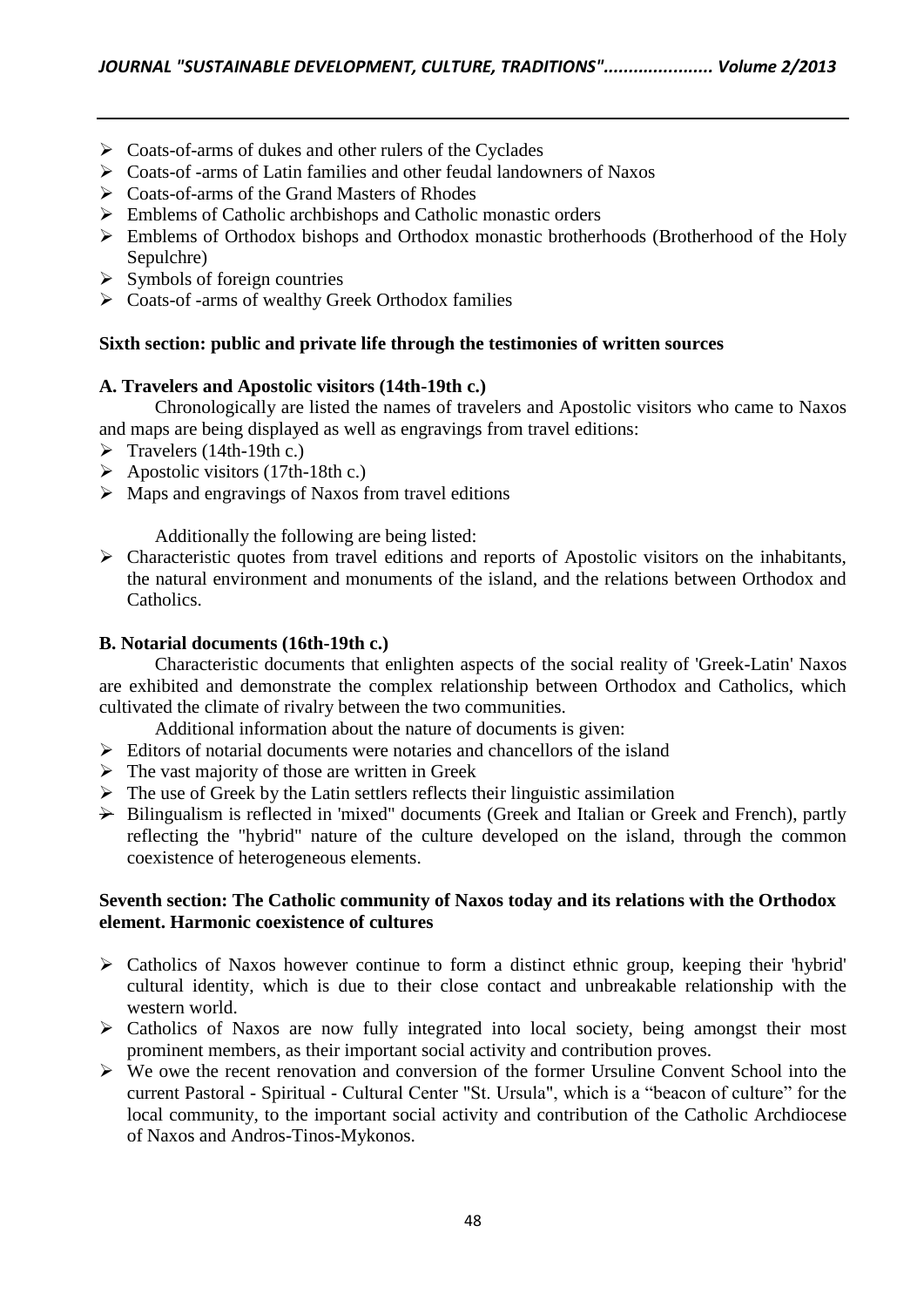## **Eighth section**

#### **A. Cultural Tourism Routes**

Their proper state of preservation and their accessibility via the existing road network or preserved pathways are the basic criteria for the selection of the western monuments to be included in the proposed cultural routes. Significant non-adjacent western monuments (religious and secular) are included as well.

- $\triangleright$  Visiting the Castle of Chora: fortifications, medieval-Renaissance urban plan system, ecclesiastical and secular buildings
- $\triangleright$  Visiting the Catholic churches of Burgo and those of the rest districts of Chora
- $\triangleright$  Hinterland of Naxos
	- Route with the main monuments of the Roman Catholic Church (houses of faith or not)
	- Route with the main fortified villas
	- Combination of both

The proposed cultural routes are displayed as follows:

- $\triangleright$  Maps labeled with the accessibility road, footpaths or their combination
- $\triangleright$  Use of new technologies (video projections, virtual reality, etc.), focusing on the history and monuments of the island during the period of Latin rule and 'Duchy after the Duchy "(13th-19th c.)

## **B. Educational program of visits for pupils / students**

An educational program of visits, offered for pupils/students and teachers is proposed. A Synthesis of educational walks being represented on virtual reality (ICT applications) are included as well which would be implemented following the principles of multi-sensory learning.

When the pupil / student groups reach the island, they will be hosted for a few hours in the Center "St. Ursula" so as to be trained on a Museum Educational Program, which includes:

a. Visiting of the eight thematic sections exhibition

b. Screening of a twenty minute videotape presenting the history, culture and monuments of Late Medieval and Post Medieval Naxos

c. Educational programs and games for students with the use of New Technologies

#### **Conclusions**

## **"The Latin Church and Society in Late Medieval and Post Medieval Naxos (13th-19th c.)" The museographical vindication of the local collective memory of a minority and the trigger for a sustainable touristic development**

In the present case study the planning and housing of a permanent exhibition in the Pastoral - Spiritual - Cultural Center "St. Ursula" (former Ursuline Convent-School), owned by the Catholic Archdiocese of Naxos-Andros-Tinos-Mykonos was proposed. Through eight thematic sections the highlighting and promotion of the cultural heritage of a minority, that left permanent traces on the island, carving in a unique way the physiognomy of its cultural landscape is intended (Antzoulatou-Retsila, 2005, chapter B' 2 "The museographical vindication of the local collective memory and experience" & Antzoulatou-Retsila, 2005, chapter C' 8 "The expression of the memory: a museological approach").

The development of cultural tourism at regional and national level (Kostakis, 2003 & Dionysopoulou, 2012) requires taking proper measures to conserve, promote and make the most of the cultural heritage of each region (Bitsani, 2004 & Zounis 2012). Actions designed to promote cultural heritage through tourism should be made in accordance with the terms of a sustainable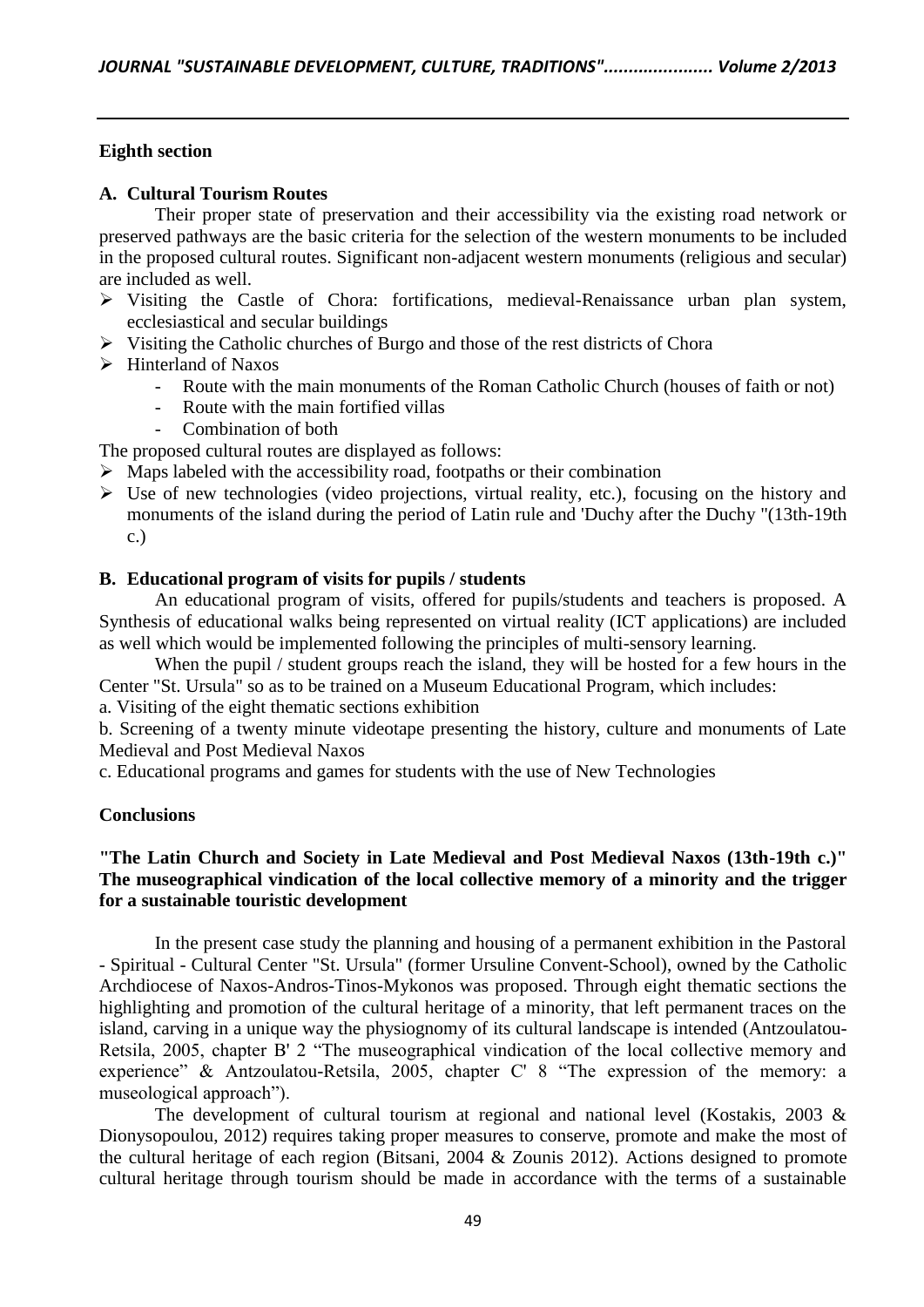development (Kouri, 2010), which, beyond the protection of the environment, includes the cultural development as well. Routes of Cultural Tourism proposed in the first part of the eighth section are oriented to the above requirements (Karavasili, Michelakis, 1999).

Finally, the program of the educational visits to be included in the second part of the eighth section (Papaioannou, 2007) is based on the main pedagogical principles of the self-motivation, supervision and action learning. It uses multimedia and hypermedia tools (Roblyer, 2006) and provides new educational potential approach to the cognitive subject<sup>35</sup> in the present case of cultural resources offered by Naxos, hoping to attract as many school groups in the Cyclades as possible as well as French language educational institutions in Greece and abroad building an important cradle of education in our country. Because we should not forget that the former Ursuline School, which now houses the Pastoral - Spiritual - Cultural Center "St. Ursula", was the first school created for girls in the Greek area, but also in the entire eastern Mediterranean, within the Ottoman domination, when Pirates were ravaging the Archipelago.

## **References**

- Antzoulatou-Retsila, Eu. (2005). *Cultural and Museological Miscellanea*. Athens: Papazisis.
- Bitsani, Eu. (2004). *Cultural Management and Regional Development*. Athens: Dionikos.
- Contact, N. (2010). *Fast Forward: How emerging technologies are transforming educational training.* Uploaded at: http://www.contactnorth.ca/publications [date. attacked by bumbled. 2- 12-2011].
- Cross, J. (2007). *Informal Learning: Rediscovering the natural pathways that inspire innovation and performance*. San Francisco: Pfeiffer/Wiley & Sons.
- Dionysopoulou, P. (2012). *European tourism policy: the possibility of its configuration in the context of European integration*. Athens: Papazisis.
- Iatrou, M. (2003). *Virtual reality as a teaching means in archaeological training programs. Review of Educational Affairs* (8), 47-61.
- Kallivretakis, L. (ed.) (2005). Heraldic Monuments Archive of Greece, in: Pandektis. Digital *Treasure of Greek History and Culture*. Athens: Institute of New-Hellenic Research / National Hellenic Research Foundation. Uploaded at: http://pandektis.ekt.gr/pandektis/handle/10442/1 [date attacked by bumbled 22/11/2012].
- Karavasili, M., Michelakis, Ε. (1999). Cultural routes: towards a hermeneutics of "cultural landscape" from a developmental perspective. *Archaeology* (71), 82-86.
- Kefalliniadis, N. (1980). Towers of Naxos (ancient, Venetian, towers- monasteries). Reprint from the newspaper Naxian Future, Athens 1980.

[<sup>\[35\]</sup>](http://www.microsofttranslator.com/bv.aspx?from=el&to=en&a=http%3A%2F%2F131.253.14.98%2Fbvsandbox.aspx%3F%26dl%3Del%26from%3Del%26to%3Den%23_ftnref34) The new under proposal detailed Curricula for the Greek School adopt the international bibliography (Cross, 2007 & Contact, 2010) and adhere to the belief that "The introduction of the Technological Information and Communication Technologies (ICT) in education is fundamentally changing the way in which people receive and process information" (Kron, Sofos, 2007 & Local History, Guide for the teacher, 2011). In the field of the didactic of history, apart from the textual narration, the importance of the digital environment on the diffusion of the historical knowledge is recognized. Thus, the digital visual narration is utilized as an "alternative approach of the past" and hyperlinks of the digital text enable the reader to follow his own personal path of conceptual mapping, escaping from the tight interconnections of ordinary footnotes (Vosniadou, et al, 2006), favoring therefore "the critical process of the historical material". Additionally is noted that Internet strengthens "as a teaching tool, discovering forms of learning and contributes to the development of collaborative and communication skills, creating an appropriate learning environment to enhance teaching with «authentic» learning experiences" (*Local History, the educator Guide*, 2011). As for the use of VR (Virtual Reality) it satisfies the human need of representation, which played a three-fold key role in societies since prehistoric times: the machine participates, as means of representational, the man, who interacts and the real world from whom information that will contribute to the creation of virtual digital creation shall be collected (Iatrou, 2003).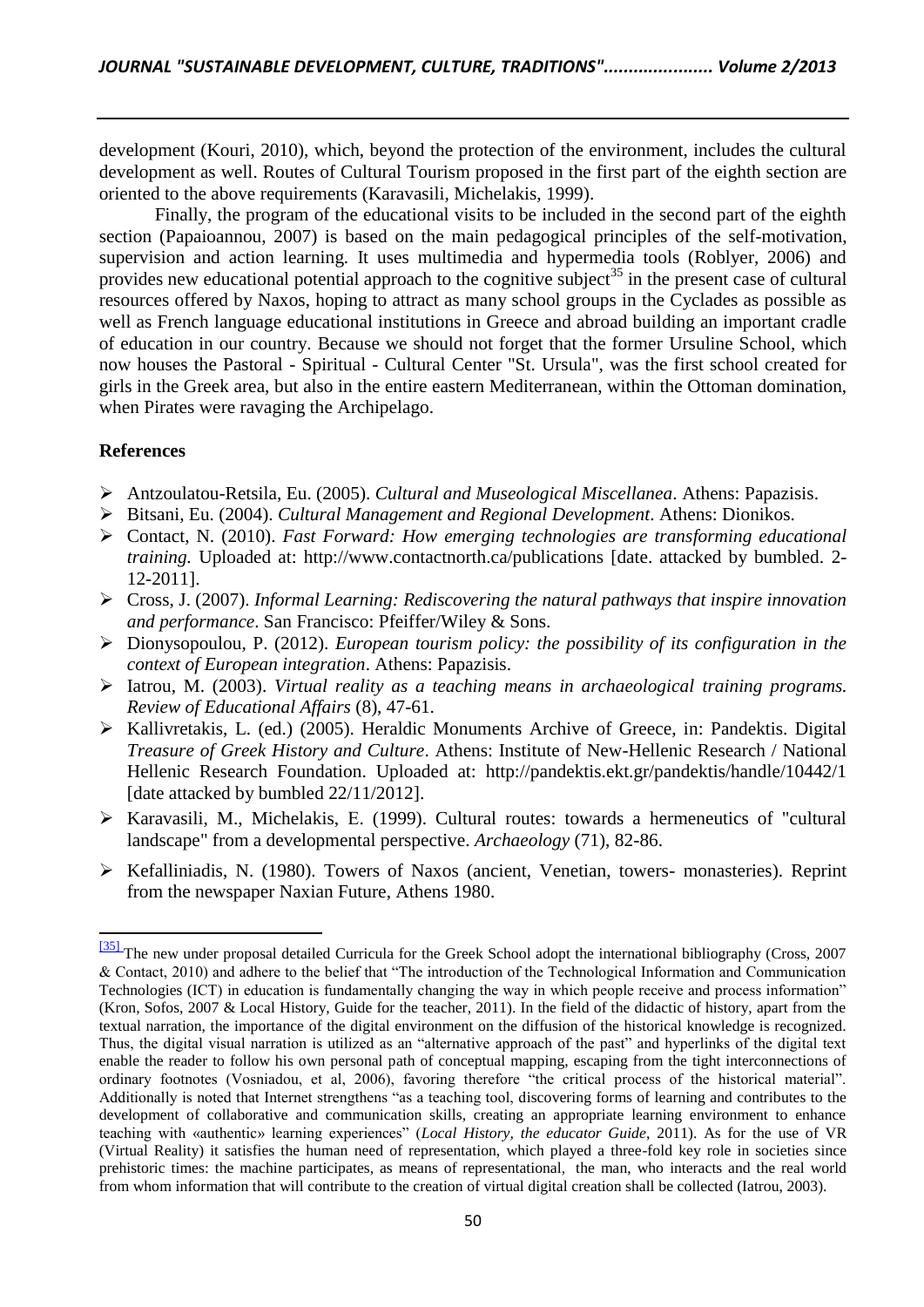- Kefalliniadis, N., Slot B. (1980). *The coats-of-arms in Naxos*. Athens.
- Kefalliniadis, N. (2000). *The Castle of Sanoudi*. Naxos.
- Kokolakis, M. (2009). Archive of Theoctisti Velasti, *Flea 2*4 (October-December 2009), 5-20.
- $\triangleright$  Kouri, M. (2010). Culture, tourism and the challenge of sustainability, in: R. Mitoula, (ed.), *Regional dimension of the new EUROPE 2020 strategy*. *Proceedings of the 16th Scientific Conference*. Athens: Hellenic Regionalists Association, 324-333.
- Kron, F., Sofos, A. (2007). *New means in teaching and learning processes*. Athens: Gutenberg.
- Kostakis, M. (2003). Tourism Culture. International experience, in: *Cultural Tourism and Development*. Athens: National Centre of Public Administration, Training Institute.
- $\triangleright$  Kotsakis, A. (2007). Latin missionaries in the Aegean, during the period of the Counter-Reformation (16th-17th c.), *Flea* 14 (April-June 2007), 12-41.
- Kotsakis, A. (2013). *Shaping the cultural landscape of the island of Naxos from 1204 until the founding of the Greek State.* Unpublished PhD thesis. Kalamata.
- *Local history, the educator Guide*. (2011). The Expert Group "Social Sciences and History". NSRF 2007-13, NEW SCHOOL (School  $21<sup>st</sup>$  century) - New Curriculum. Athens.
- Lambrinoudakis, B. (2006). Naxos in historical times, in: M. *S*ergis, S. Psarras (eds.) (2006). *Naxos. Sailing in time*. Naxos: Municipality of Naxos, 64-77.
- $\triangleright$  Lambrinoudakis, B.K. (2008). The management of our material cultural heritage. Monuments and society. Values, comprehensive protection, inclusion of monuments in modern life. Tenth lesson, in: Ten lessons in archaeology. Itinerary from ancient Greek art to modern life. Athens: Livanis, 149-163.
- Mastoropoulos, G. (2006). *Naxos. Another beauty. Tours in Byzantine monuments*. Athens: Greek facsimile publications.
- Moshonas, N., Stylianoudi, L. (eds.) (2009). *The Duchy of the Aegean*. *Proceedings of The Scientific Meeting* (Naxos-Athens 2007). Athens: Athens Academy – National Hellenic Research Foundation.
- Naupliotis-Sarantinos, I. (1986). The Duchy of Naxos and the dynasty of Sanoudi, *Heraldic and Genealogic Society Bulletin* (6), 65-127.
- Papaioannou, G. (2007). Museum and Primary Education, educational programs, the role of the museum, the role of the educator: challenges and research activities, in: *Proceedings of the First Conference* "*Primary Education and the challenges of our time*" (Ioannina, 17-20 May 2007). CD-ROM Edition.
- Papaioannou, G. (2009). Simple educational applications of new technologies for the enhancement of the local culture, in: D. Raptis, G. Papavasiliou (eds.), *Local culture and education. Conference Proceedings* (Trikala, 23-25 November 2009). Trikala, 203-212.
- Papaioannou, G. (2010a). *Archaeology and enhancement of cultural resources: from excavation to the public and into the digital world*. Nicosia: Open University of Cyprus.
- $\triangleright$  Papaioannou, G. (2010b). Viewing the Past Digitally: Digitizing the Past and Promoting Multiculturalism in the Museum of Margariti, North-Western Greece, in: *13th International Congress*, *Mediterranean Studies Association* (Salamanca, Spain, 26-29 May 2010). CD-ROM Edition.
- $\triangleright$  Poulios, I. (2010-2012). Introduction to heritage management: terms, concepts and management models, *Archaiognosia* (16/1-3), 321-340.
- Ralli, A. (2007). Chlemoutsi Castle Museum/Clermont. Ministry of Culture and Sport. Uploaded at: http://odysseus.culture.gr [DOB attacked by bumbled. 25.10.2013].